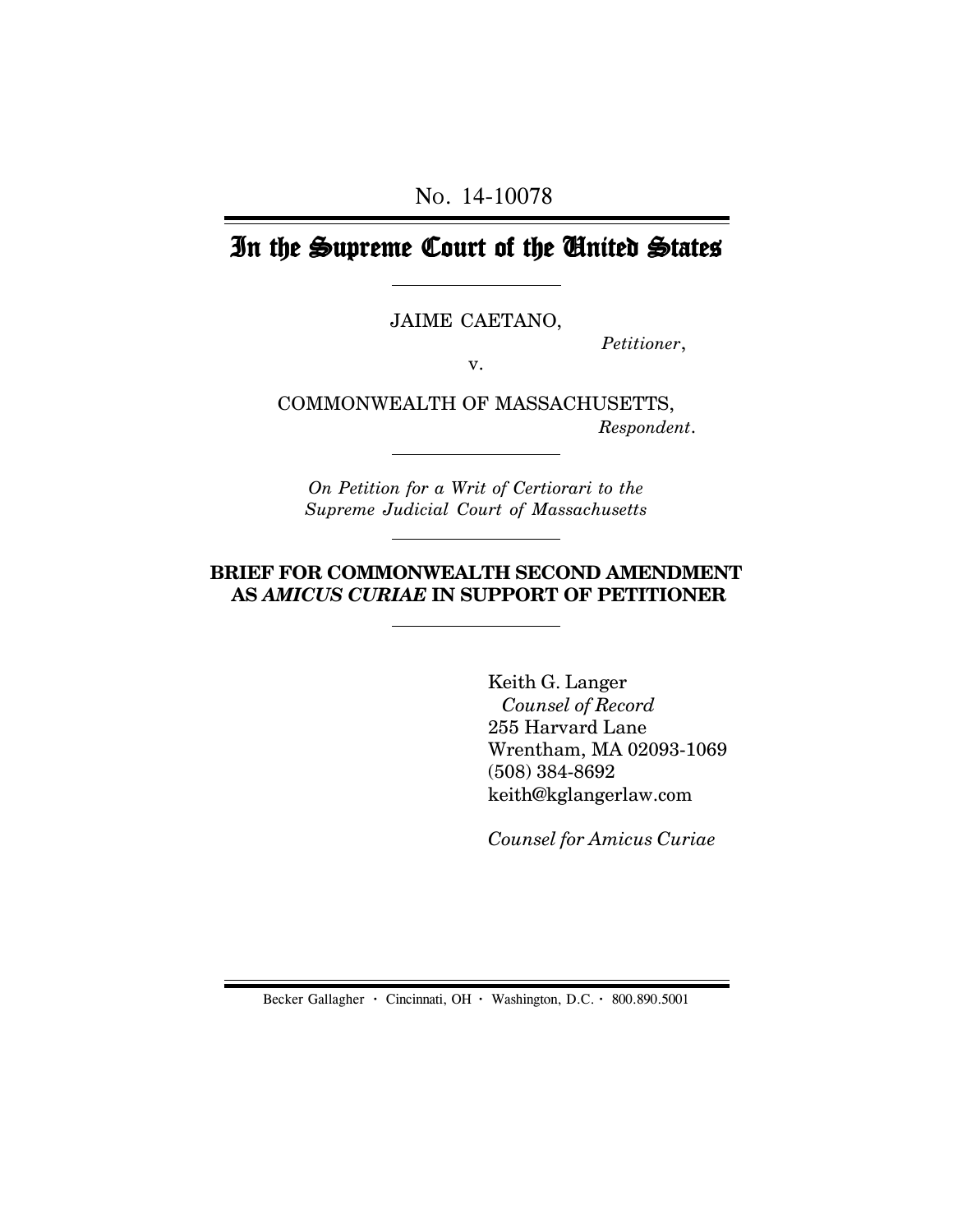## **TABLE OF CONTENTS**

| TABLE OF AUTHORITIES  ii                                                         |
|----------------------------------------------------------------------------------|
| STATEMENT OF INTEREST OF AMICUS                                                  |
| STATEMENT OF THE CASE  1                                                         |
|                                                                                  |
| $SUMMARY$ OF THE ARGUMENT $\ldots \ldots \ldots \, 3$                            |
|                                                                                  |
| THE MASSACHUSETTS ARMS CONTROL<br>L.                                             |
| A. History of Arms Control in the                                                |
| B. The State of Arms Control in the<br>Commonwealth at the Time of the Arrest of |
| C. The court below applied the wrong standard<br>for Arms in Common use 13       |
| II. THE NATURE AND PURPOSE OF AN<br>ELECTRONIC DEFENSE WEAPON  15                |
| A. EDWs Are Effective Self-Defense Arms. 15                                      |
| B. EDWs Are Effective Self-Defense Arms. 18                                      |
|                                                                                  |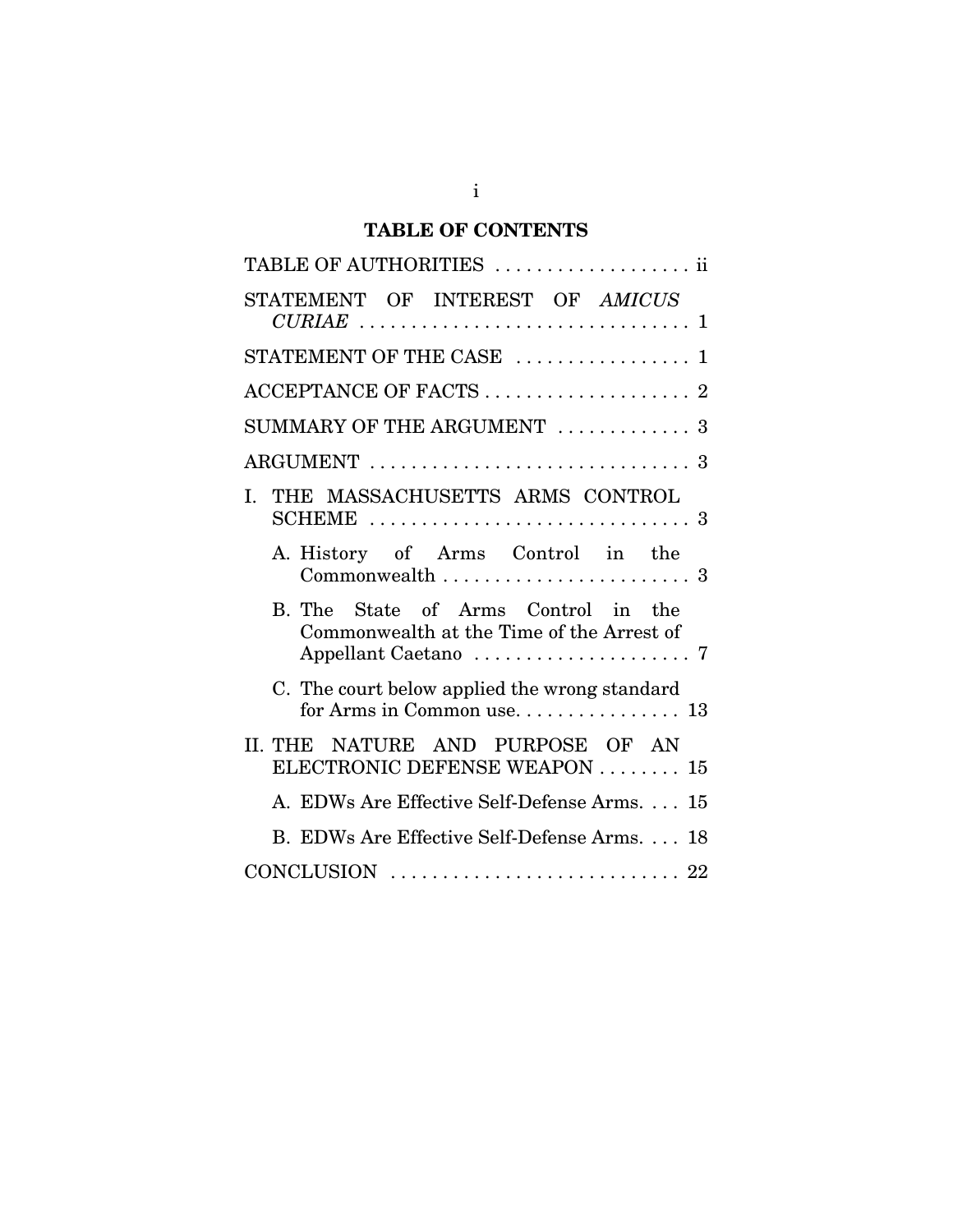## **TABLE OF AUTHORITIES**

## **CASES**

| Allen v. United States,                                              |
|----------------------------------------------------------------------|
|                                                                      |
| Brown v. United States,                                              |
|                                                                      |
| Caron v. United States,                                              |
|                                                                      |
| Chief of Police of the City of Worcester v. Holden,                  |
|                                                                      |
| Commonwealth v. Caetano,                                             |
|                                                                      |
| Commonwealth v. Farley,                                              |
| 64 Mass. App. Ct. $854 (2005) \ldots \ldots \ldots \ldots \ldots 12$ |
| <u>Com. v. Godwin Odimegwu,</u>                                      |
|                                                                      |
| Commonwealth v. Humphries,                                           |
|                                                                      |
| Commonwealth v. Martin,                                              |
|                                                                      |
| Commonwealth v. McCollum,                                            |
| 79 Mass. App. Ct. 239 (Mass. App. Ct. 2011) 7                        |
| Commonwealth vs. Phillips,                                           |
| MA Appeals Court docket #2014-P-1530                                 |
| 9                                                                    |
| Davis v. Grimes,                                                     |
|                                                                      |
|                                                                      |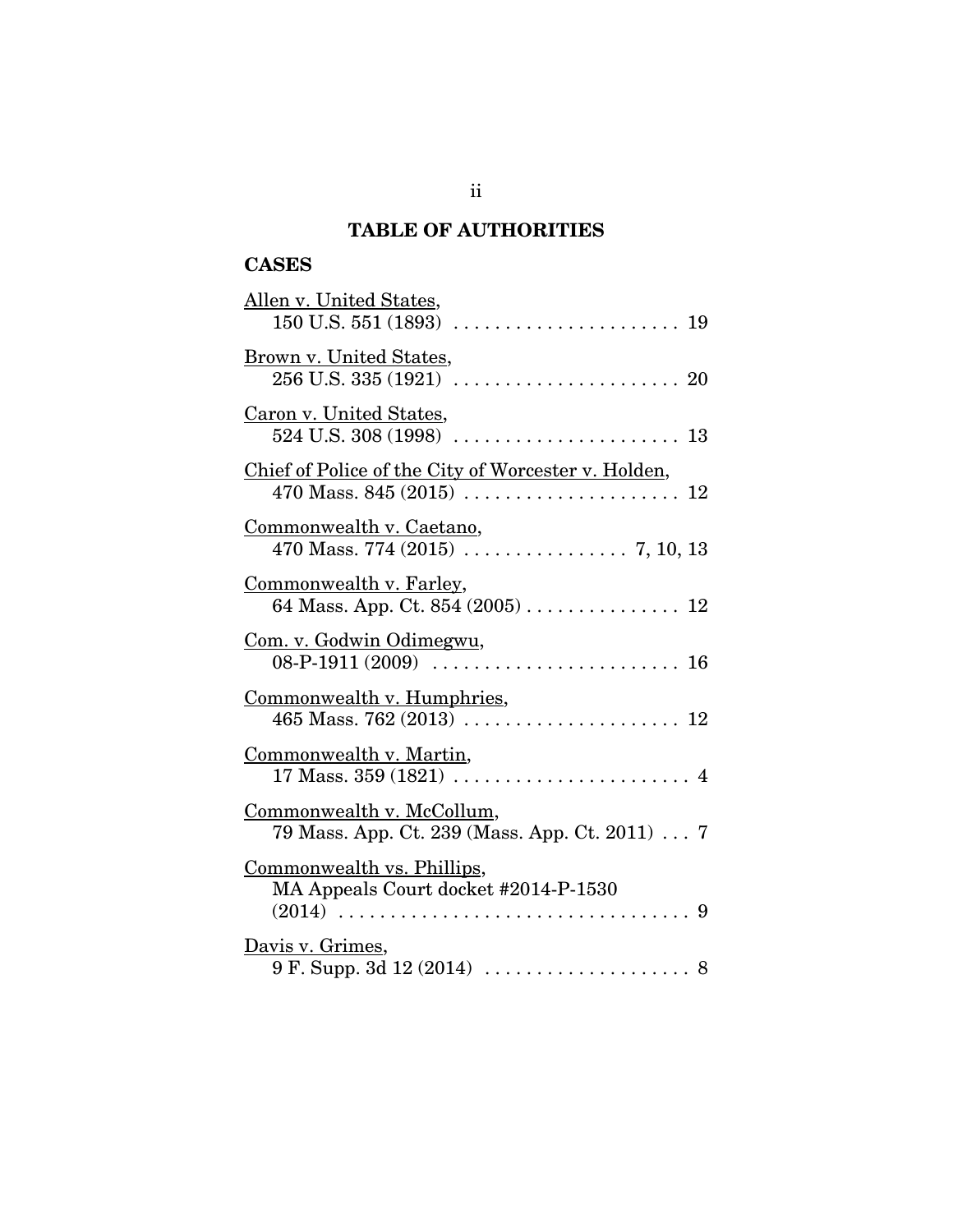| D.C. v. Heller,                                                                                                  |
|------------------------------------------------------------------------------------------------------------------|
| <u>People v. Yanna,</u>                                                                                          |
| People v. Yanna,                                                                                                 |
| Sir John Knight's Case,                                                                                          |
| Schubert v. City of Springfield,<br>589 F.3d 496 (1st Cir. Mass. 2009)  12                                       |
| Tully v. Commonwealth,                                                                                           |
| <b>CONSTITUTION</b>                                                                                              |
| U.S. Const. amend. I  14, 22                                                                                     |
|                                                                                                                  |
|                                                                                                                  |
| <b>STATUTES</b>                                                                                                  |
|                                                                                                                  |
| "MA acts of 1719-20 Ch. 0001. An Act For The<br>Punishing And Preventing Of Dueling"  4                          |
|                                                                                                                  |
| "MA acts of 1835 Ch. 0140 An Act More Effectually<br>To Suppress Riots.", et al. $\dots \dots \dots \dots \dots$ |
|                                                                                                                  |
|                                                                                                                  |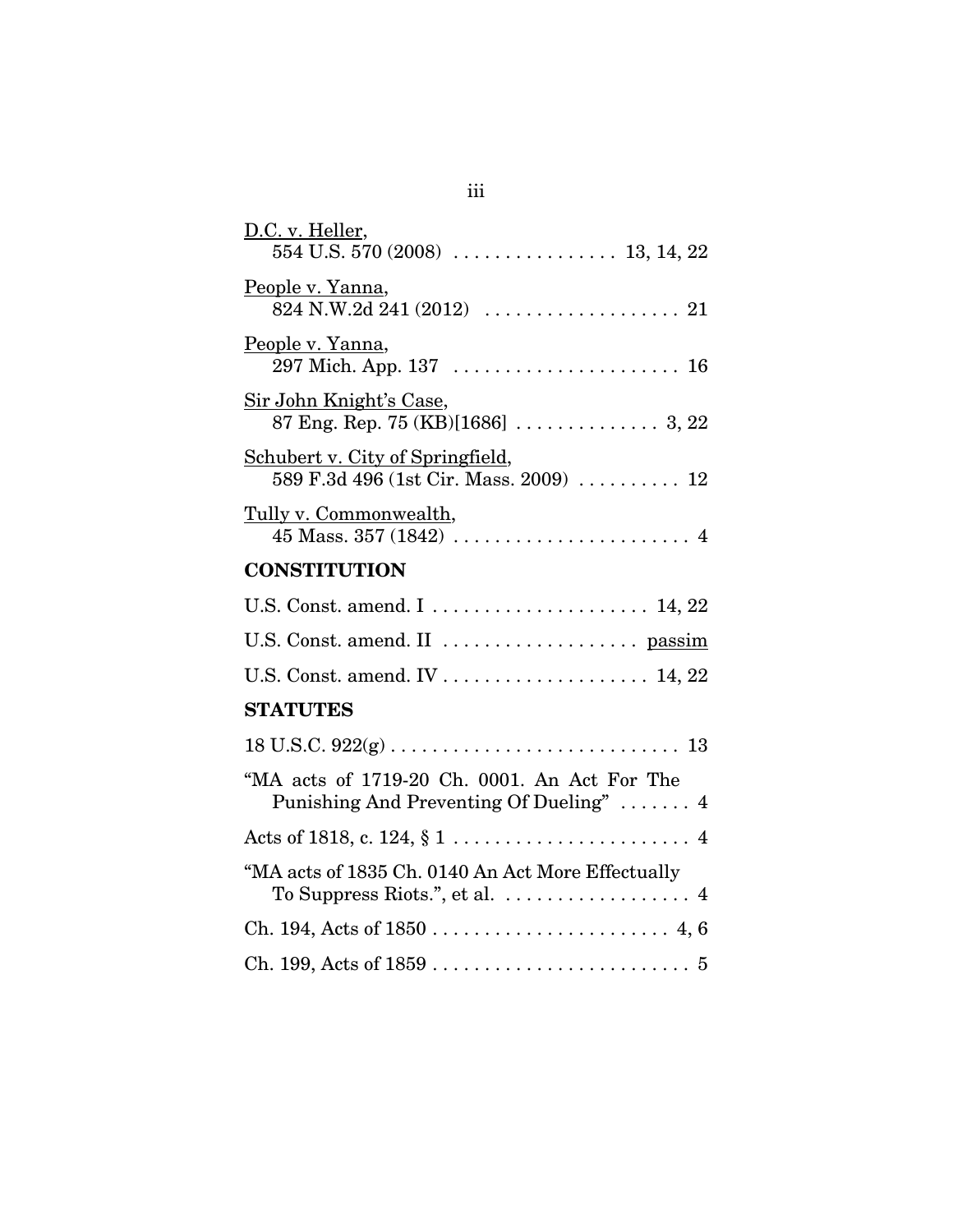| Ch. 395, § 3, Acts of 1927, c. 326, § 5 6                      |
|----------------------------------------------------------------|
|                                                                |
| Ch. 737, § 7, Acts of 1968 (now G.L. c. 140, §§ 129B,          |
| Acts of 1968, $\S 737$ . (Now at G.L. c. 269, $\S \ \ 10(a)$ , |
|                                                                |
| $Ch. 254, Acts of 1982 \ldots  \ldots  \ldots 6$               |
|                                                                |
|                                                                |
|                                                                |
|                                                                |
|                                                                |
| M.G.L. ch. 140, § 122D, inserted by St. 2014, c. 284,          |
|                                                                |
|                                                                |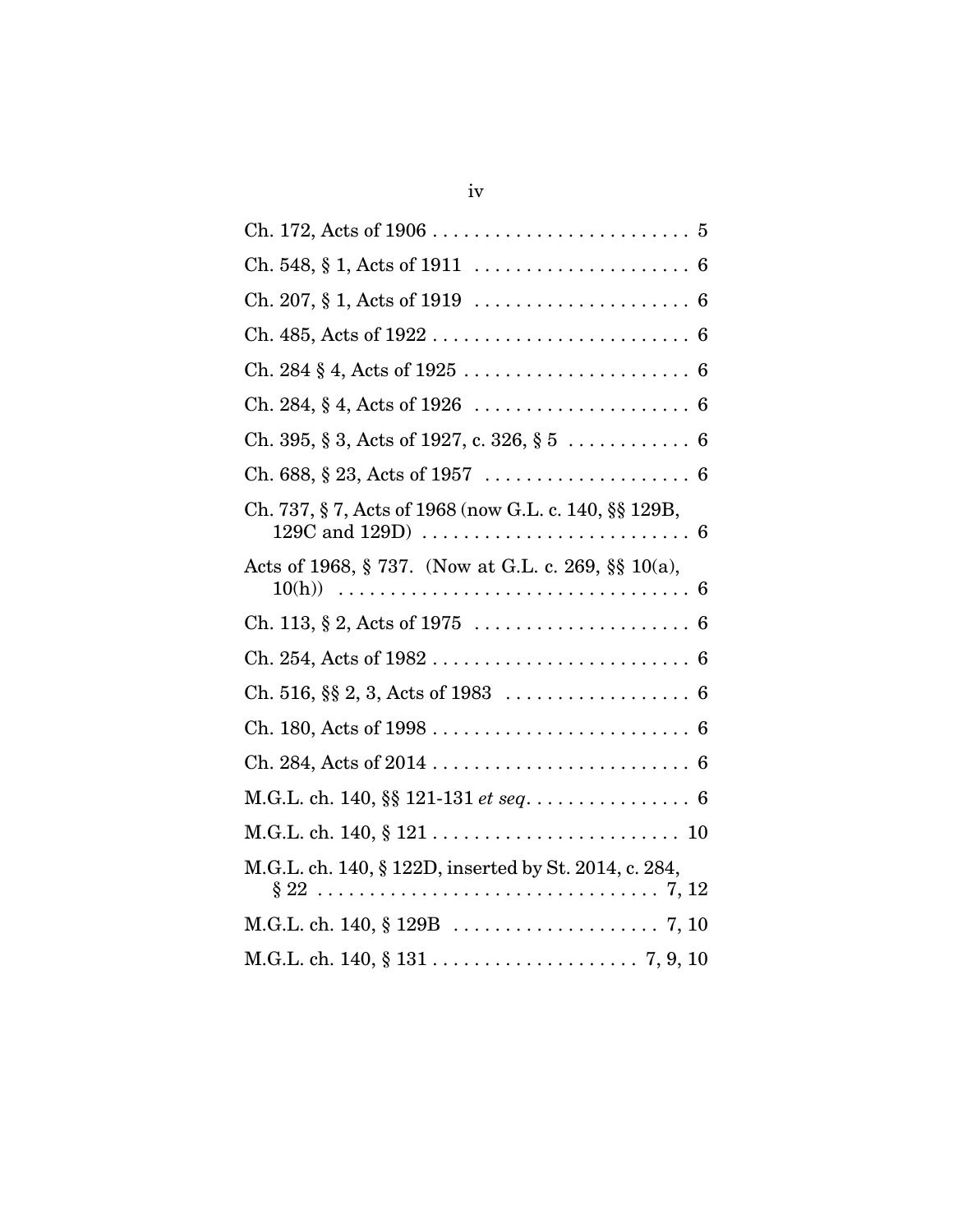## **OTHER AUTHORITIES**

| http://cops.usdoj.gov/Publications/e021111339-    |  |
|---------------------------------------------------|--|
|                                                   |  |
| Model Jury Instruction 9.260, 2009 Ed. $\dots$ 19 |  |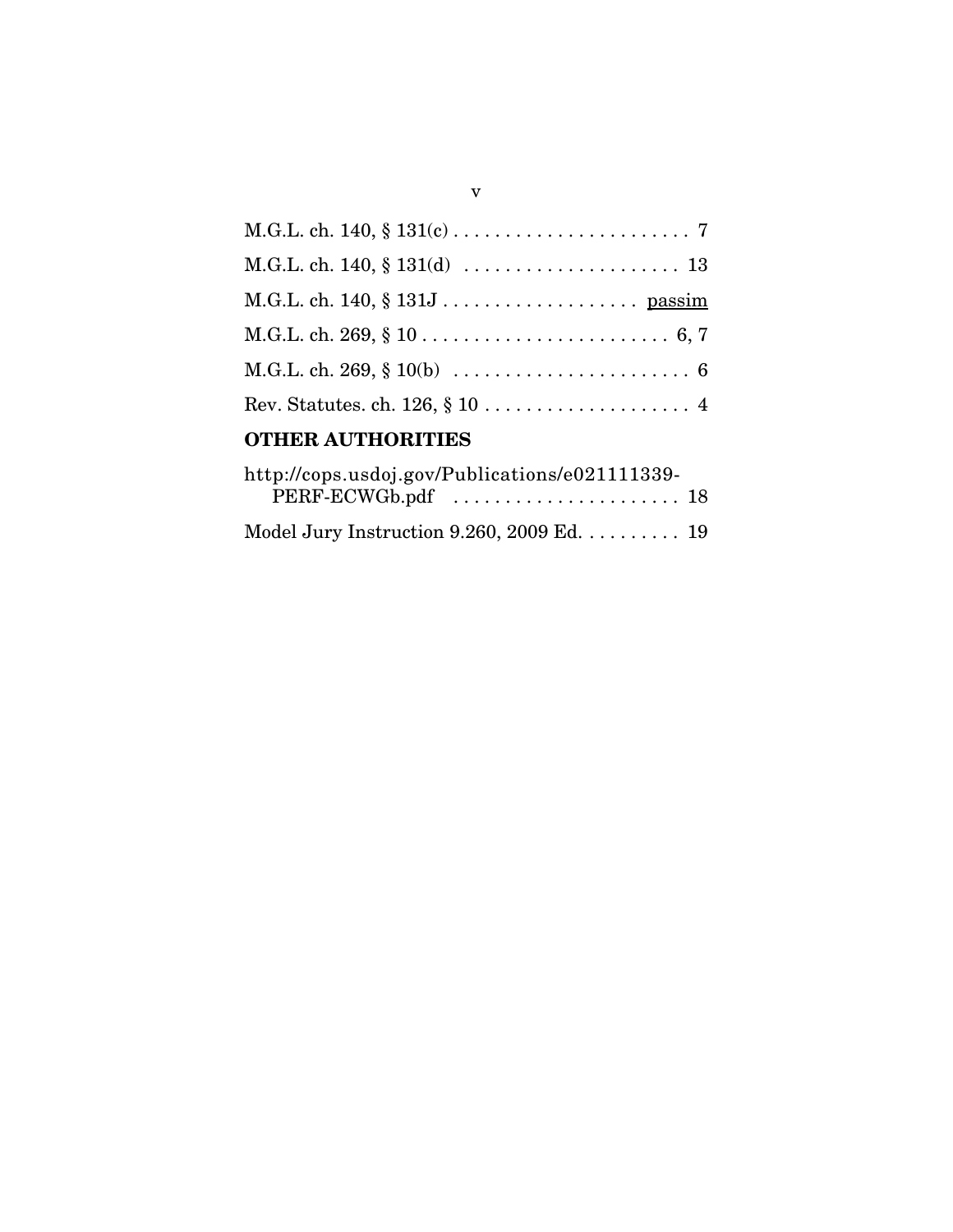## **STATEMENT OF INTEREST OF** *AMICUS CURIAE*<sup>1</sup>

Commonwealth Second Amendment (hereafter, "*Amicus*" or "Comm2A") is a Massachusetts based, nonprofit dedicated to preserving and expanding the Second Amendment rights of individuals residing in New England and beyond. Comm2A works locally and with national organizations to promote a better understanding of the rights guaranteed by the Second Amendment to the United States Constitution. Comm2A has substantial expertise in the field of Second Amendment rights that would aid the Court.

The Court's ruling in the current case affects *Amicus* Comm2A's organizational interests, as well as those of its contributors and supporters, some of whom are directly affected by the law at issue in this case and who wish to enjoy the full exercise of their fundamental Second Amendment rights.

#### **STATEMENT OF THE CASE**

The case at bar challenges M.G.L. c. 140, § 131J; a statute prohibiting the use, and even possession, of a "stun gun." The statute defines them as any, "...portable device or weapon from which an electrical current, impulse, wave or beam may be directed, which current, impulse, wave or beam is designed to incapacitate temporarily, injure or kill."

<sup>&</sup>lt;sup>1</sup> All parties have been notified in writing on or before July  $30<sup>th</sup>$ 2015 as to the filing of this *amicus* brief and have consented. No party, or counsel thereof, to this action has assisted in writing this brief nor provided funds intended towards or assisting with the preparation of this brief.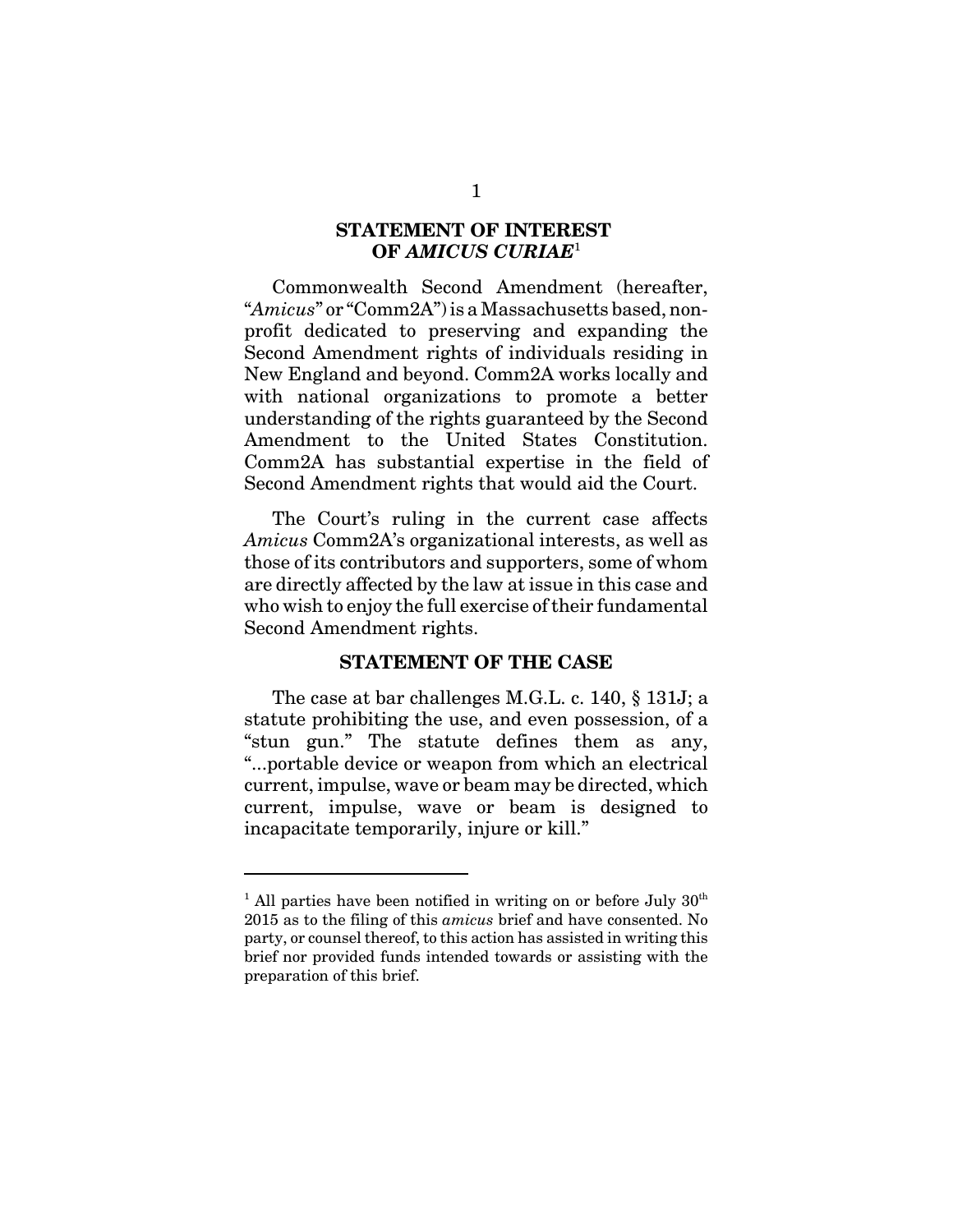The Electronic Defense Weapons ("EDWs") at bar are *not* "designed...to kill." Their specific purpose is to provide *non*-lethal means of self-defense at very close range, usually direct contact. These units use the temporary, localized application of electrical current to cause pain and disrupt muscle control, rendering the assailant incapable of attacking the user.

#### **ACCEPTANCE OF FACTS**

Comm2A accepts the facts as articulated by Appellant Caetano, which largely comport with Commonwealth's version of events. Appellant Caetano possessed a simple stun gun, which she was provided by an acquaintance, to protect her from an abusive expartner who had already beaten her so badly she required hospitalization. She subsequently had to use that stun gun, a direct-contact weapon, to protect herself from that same ex-partner when he accosted her outside her workplace and again threatened her with violence, despite his having been previously subject to restraining orders.

Subsequently, Appellant Caetano was alleged to be in association with someone suspected of shoplifting and a consented to search of Appellant Caetano's property turned up the stun gun. While no connection between Caetano and the alleged shoplifting was ever shown, she was arrested for possession of the stun gun. Appellant Caetano was subsequently convicted for violating M.G.L. c. 140, § 131J, and appeals that conviction.

This case presents this court two Constitutional questions: Are non-lethal weapons, specifically, EDWs, protected under the Second Amendment; and, if so,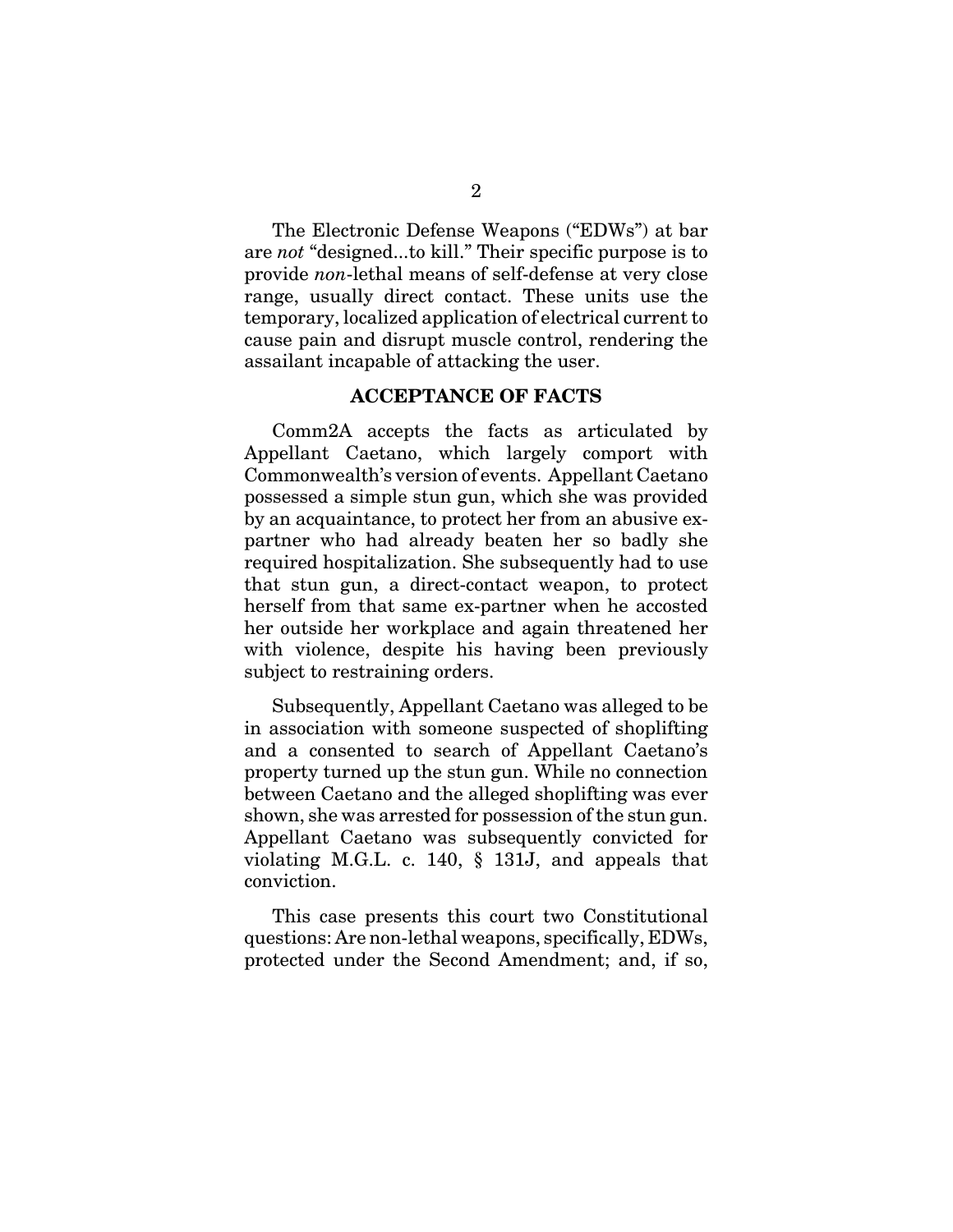does an outright ban on their possession violate the Second Amendment?

#### **SUMMARY OF THE ARGUMENT**

This brief seeks to inform the court of the legal and practical context of this case. The commonwealth's arms control scheme has been in place in various forms statutorily since about 1850, but only since 1906 has the modern scheme been in effect, where the state banned various tools useful for self-defense. Prior to 1906, Massachusetts' arms control scheme was quite consistent with the originalist understanding of the Second Amendment.

This brief analyzes 1800s case law and legislative acts to illustrate the changing nature of the Commonwealth's arms control scheme. It then provides an overview of the Commonwealth's arms control scheme at the time of Appellant's arrest to illustrate Appellant Caetano had few viable options for employing effective self-defense. Lastly, this brief reviews the technology of the stun gun and places it in context of the Second Amendment meaning of "arms."

#### **ARGUMENT**

### **I. THE MASSACHUSETTS ARMS CONTROL SCHEME**

#### **A. History of Arms Control in the Commonwealth**

The Ante-bellum arms control statutes in the Commonwealth of Massachusetts mirrored the British law brought to the then-colonies, as interpreted in Sir John Knight's Case, 87 Eng. Rep. 75 (KB)[1686]. In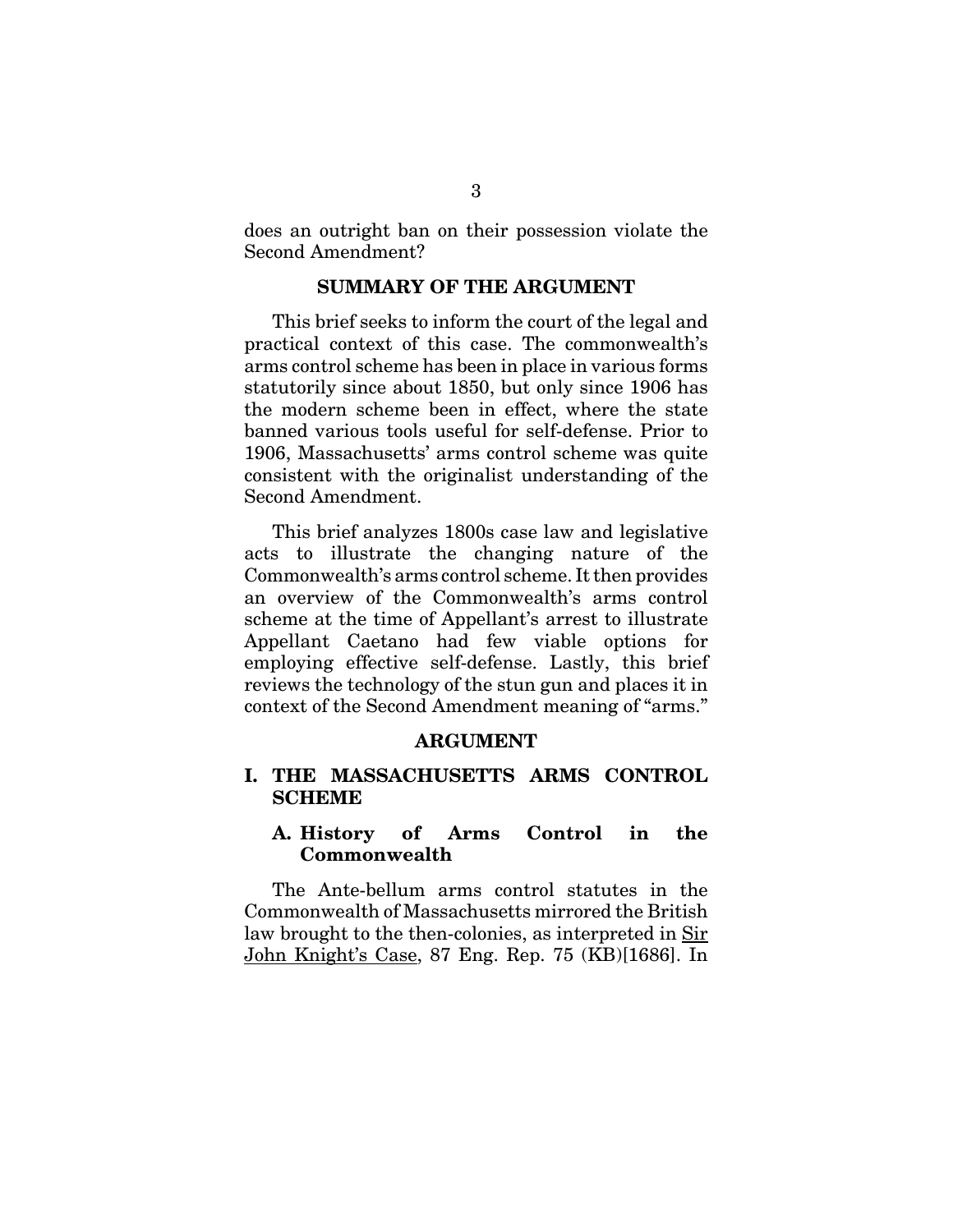that case, the Statute of Northampton was limited "to punish people who go armed to terrify the King's subjects." In much of the Commonwealth's history, going armed while committing other crimes operated effectively as a penalty enhancement, while no specific prohibition on going armed for self-defense purposes existed. See Commonwealth v. Martin, 17 Mass. 359 (1821) illustrating the operation of the Acts of 1818, c. 124, § 1 regarding Armed Robbery; and Tully v. Commonwealth, 45 Mass. 357 (1842), illustrating the Rev. Statutes. c. 126, § 10, regarding larceny of a dwelling in the night and the extent to which Common law principles were applicable to the now statutorilydefined elements of the crime.<sup>2</sup>

In Chapter 194 of the Acts of 1850, the legislature passed a general statute which exceeded the common law prohibition against being armed while committing a breach of the peace or upon being arrested for a warrant:

Section 1: Any person arrested upon a warrant of a magistrate, issued against him for any alleged offence against the laws of this Commonwealth, and any person committing any criminal offence against the laws of this Commonwealth, or any breach or disturbance of the public peace, who may, at the time of the commission of such offence, or breach or disturbance of the public peace, be arrested by any sheriff, deputy sheriff, constable or police

<sup>2</sup> See Also: "MA acts of 1719-20 Ch. 0001. An Act For The Punishing And Preventing Of Dueling", "MA acts of 1835 Ch. 0140 An Act More Effectually To Suppress Riots.", et al.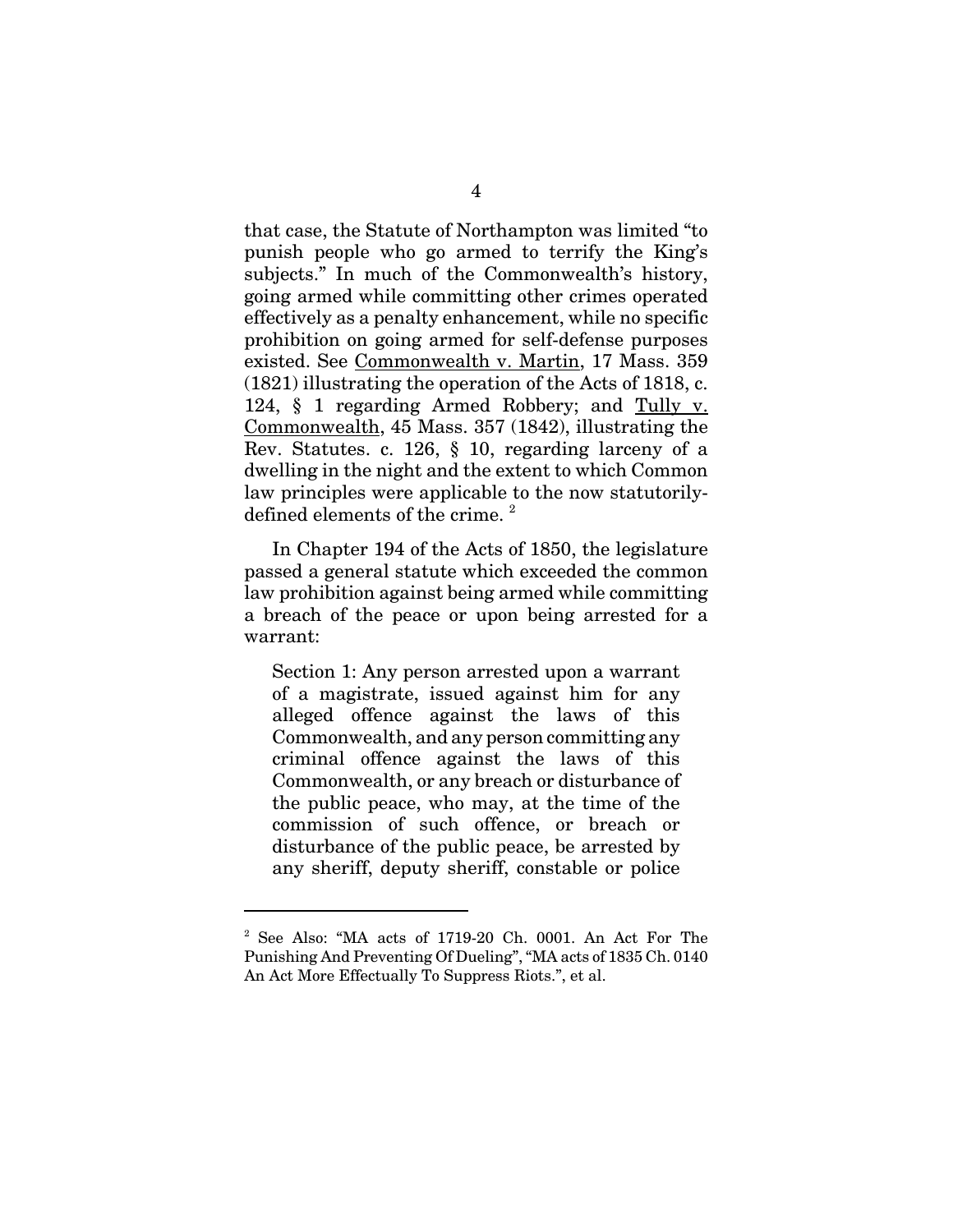officer, in this State, and who shall, at the time of such arrest, be armed with any dangerous weapon, of the kind usually called slung shot, shall be punished by a fine not exceeding fifty dollars, or imprisonment in the common jail or house of correction for a term not exceeding one year.

Chapter 199 of the Acts of 1859 further expanded the list of weapons declared dangerous *per se* to include "metallic knuckles, billies or any other weapons of a like dangerous character, the malicious use of which would endanger life and limb." This act retained the qualifier that the statute applied solely to those going armed while committing other crimes or otherwise breaching the public peace; not to simply possessing or carrying those weapons.

Not until Chapter 172 of the Acts of 1906 was enacted was there a prohibition on simply carrying arms, and which applied to all people, regardless of the absence of criminal activity. It prohibited most commonly used arms, with an exemption license issuable to an "applicant [that] has a good reason to fear an injury to his person or property, and that he is a suitable person to be so licensed." This post-Reconstruction era statute created and imposed the blanket prohibition of carrying of arms, with limited exemption for licensure, Massachusetts has today.

Many changes to the law surrounding the carrying of arms and possession of firearms have occurred since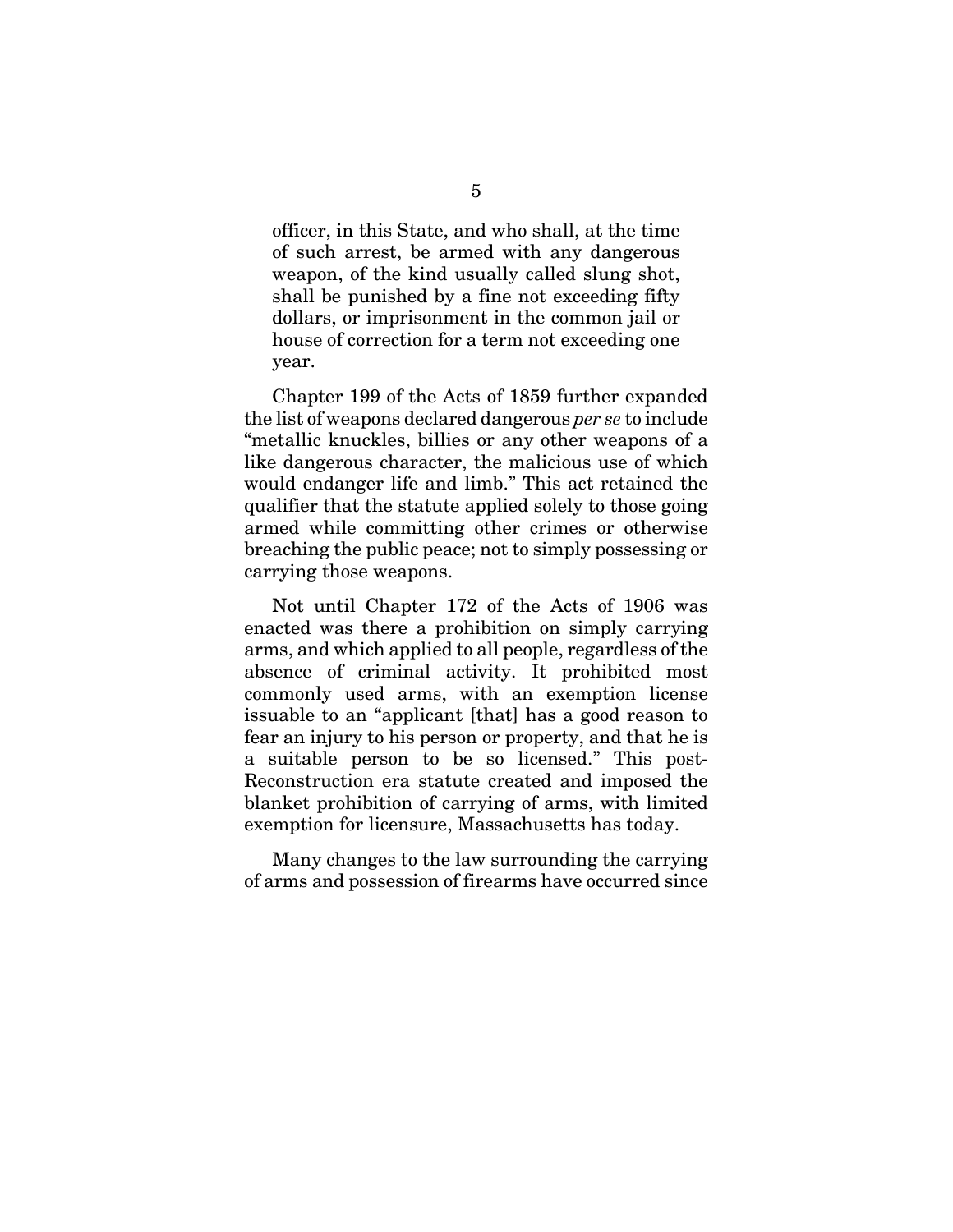then.<sup>3</sup> The result is that Ch. 194 of the Acts of 1850 has largely morphed into M.G.L. Ch 269 § 10(b); while the firearms related statutes are consolidated in M.G.L. Ch 140, §§ 121-131 *et seq*, with certain criminal prohibitions placed in M.G.L. Ch. 269, § 10.

Relevant to the case at bar, the Colonial approach of punishing the carrying of arms only when committing a breach of peace or otherwise violating the *malum in se* statutes of the Commonwealth has been supplanted by a blanket ban on the possession and carrying of arms in the Commonwealth. There is now only an even smaller number of arms permitted at all, and then only through issuance of limited licensure exemptions to those residents deemed "suitable."

 $3$  A non exhaustive list: Ch. 548, § 1, Acts of 1911; Ch. 207, § 1, Acts of 1919; Ch. 485, Acts of 1922; Ch. 284 § 4, Acts of 1925; Ch. 284, § 4, Acts of 1926; Ch. 395, § 3; Acts of 1927, c. 326, § 5; Acts of 1957, Ch. 688, § 23; Acts of 1968, Ch. 737, § 7, (now G.L. c. 140, §§ 129B, 129C and 129D); Acts of 1968, § 737. (Now at G.L. c. 269, §§ 10(a), 10(h)); Acts of 1975, c. 113, § 2; Acts of 1982 Ch. 254; Acts of 1983 Ch. 516, §§ 2, 3; Ch. 180, Acts of 1998; The Acts of 2014, Ch. 284.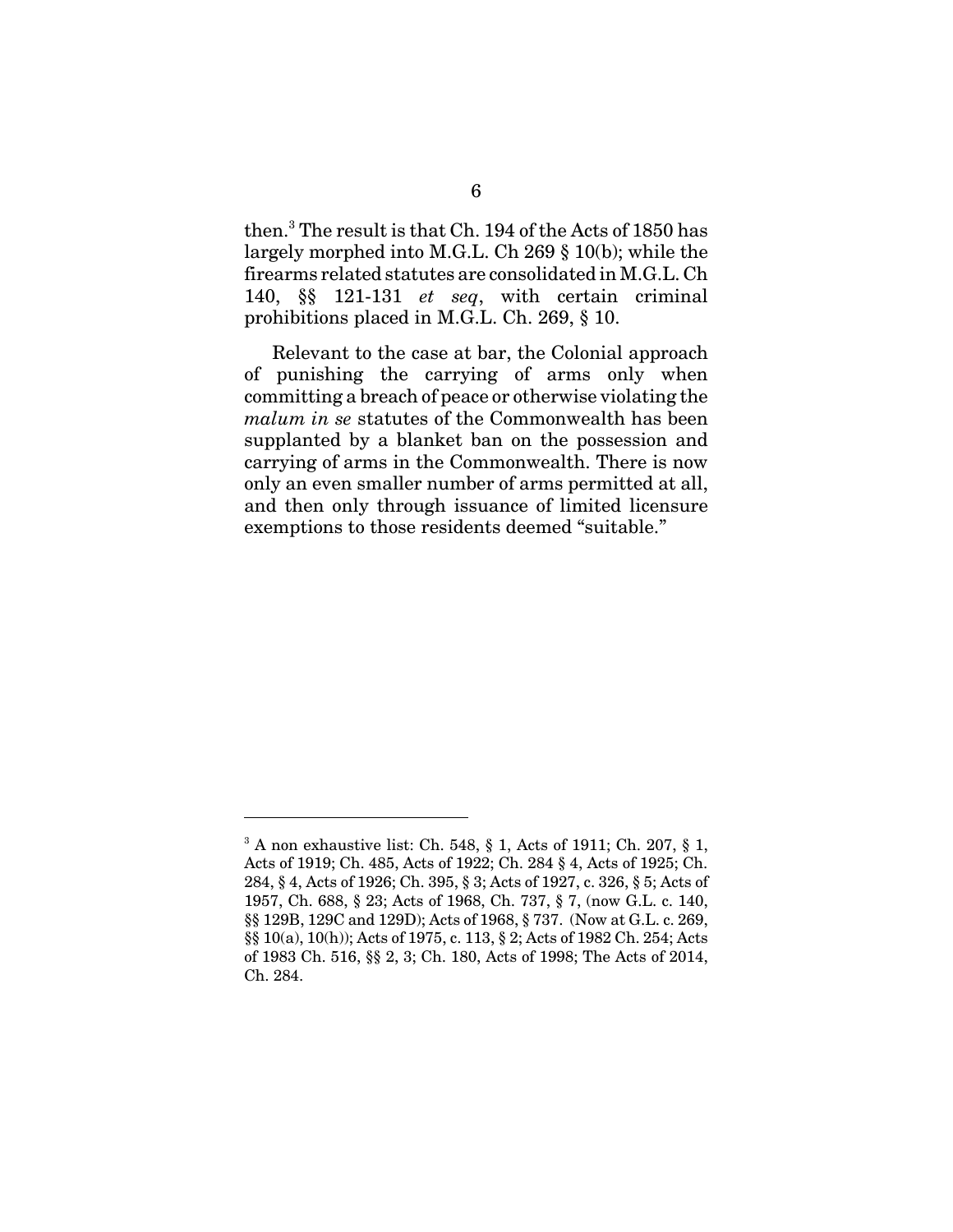### **B. The State of Arms Control in the Commonwealth at the Time of the Arrest of Appellant Caetano**

The possession and carrying<sup>4</sup> of *per se* dangerous arms is largely prohibited (See G. L. Ch. 269, §10), subject to a limited licensure exemption (See G. L. Ch. 140 § 131). The court below in this case relies in part on the technicality that Appellant Caetano had other options and that "[b]arring any cause for disqualification the defendant could have applied for a license to carry a firearm. See G. L. c. 140, §§ 129B, 131 (c). In addition, again barring any disqualification, possession of mace or pepper spray for self-defense no longer requires a license but did so when Appellant Caetano was charged and convicted. See G. L. c. 140, § 122D, inserted by St. 2014, c. 284, § 22."5

At the time of Appellant Caetano's arrest, there were two legal options for Appellant Caetano; carry a gun or carry a defensive spray (mace or pepper spray). At all relevant times, both options required a license; between the arguments in the court below and the decision, the license requirement for sprays was removed.

<sup>&</sup>lt;sup>4</sup> The definition of "carry" as related to arms is possession on one's person outside the home. See *Seay*, 376 Mass. at 740-42 additionally holding that common areas outside an apartment were not in "the home". Home means domicile ("…was not the defendant's home") Commonwealth v. McCollum, 79 Mass. App. Ct. 239, 258 (Mass. App. Ct. 2011)

<sup>&</sup>lt;sup>5</sup> Commonwealth v. Caetano, 470 Mass. 774, 783 (2015)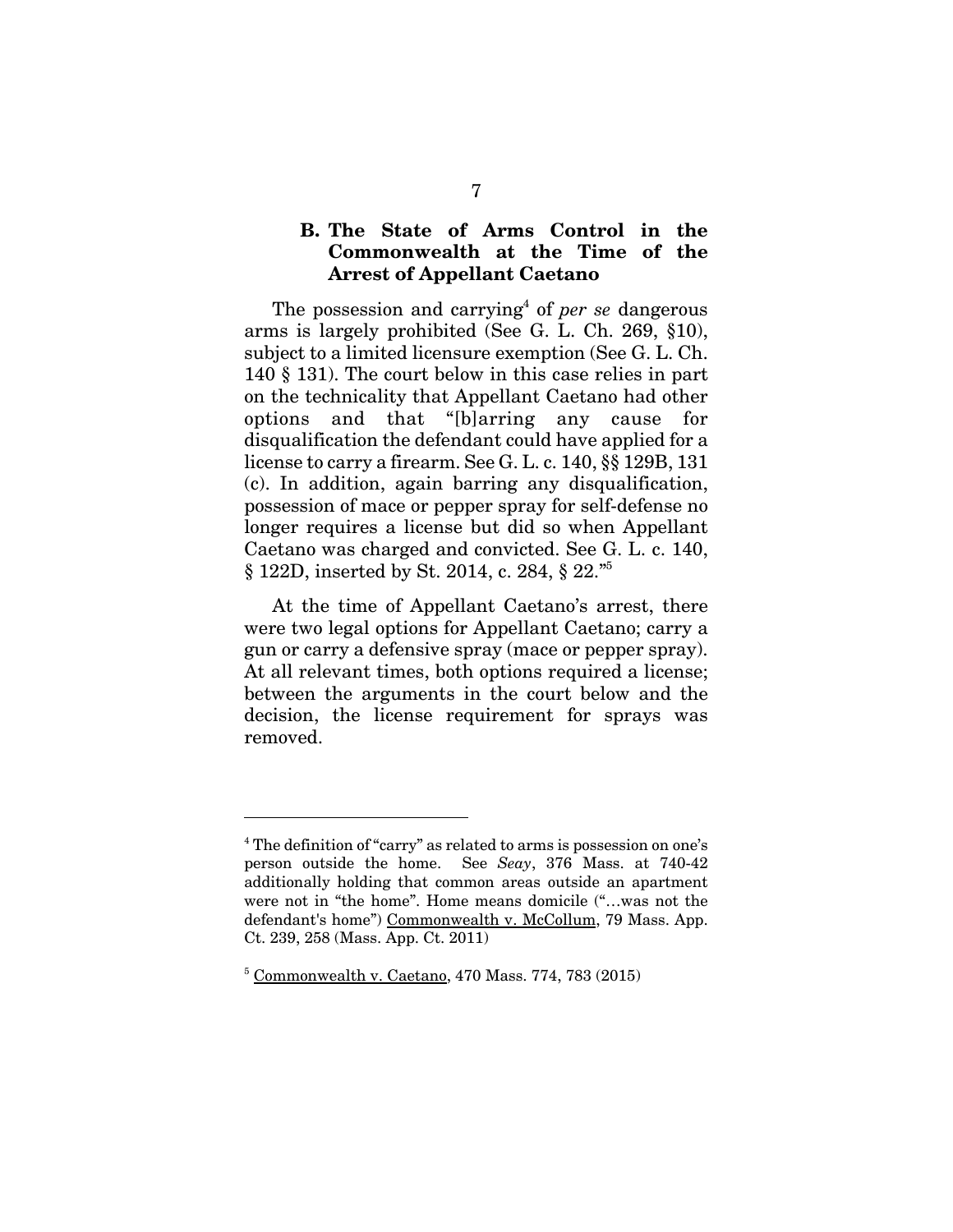At the time of Caetano's arrest, defensive sprays were statutorily classified as "ammunition," the possession and carry of was restricted to licensed individuals. A license good only for defensive spray was available to Massachusetts residents through their police department; for non residents, from the colonel of the state police. Issuance of said license would normally take between 30 and 90 days (despite the statutory requirement of 40 days) after the submission of the application.

To obtain a permit to actually carry a handgun, Appellant Caetano would have to receive a "License To Carry Firearms/Class A," without the common restrictions against carrying on her person placed on first time applicants<sup>6</sup>. To be issued that license, Caetano would have had to pass an approved safety course, paid for by herself, and pay a one hundred dollar application fee. Appellant Caetano would have then been subjected to an arbitrary, undefined "suitability" requirement ("applicant is a suitable person to be issued such license") and would have had her license - if actually issued - "subject to such restrictions relative to the possession, use or carrying

<sup>6</sup> From a civil case challenging a town with such a policy. "With three exceptions, Chief Grimes [of Weymouth, MA] "ordinarily" imposes a "target & hunting" restriction on Class A licenses for first-time applicants. (Id. ¶ 9). The three exceptions are that Chief Grimes will "usually" give unrestricted licenses to first-time applicants who are (1) members of law enforcement, (2) members of the military, or (3) "business owners who substantiate they handle large amounts of cash."" Davis v. Grimes, 9 F. Supp. 3d 12, 18 (2014).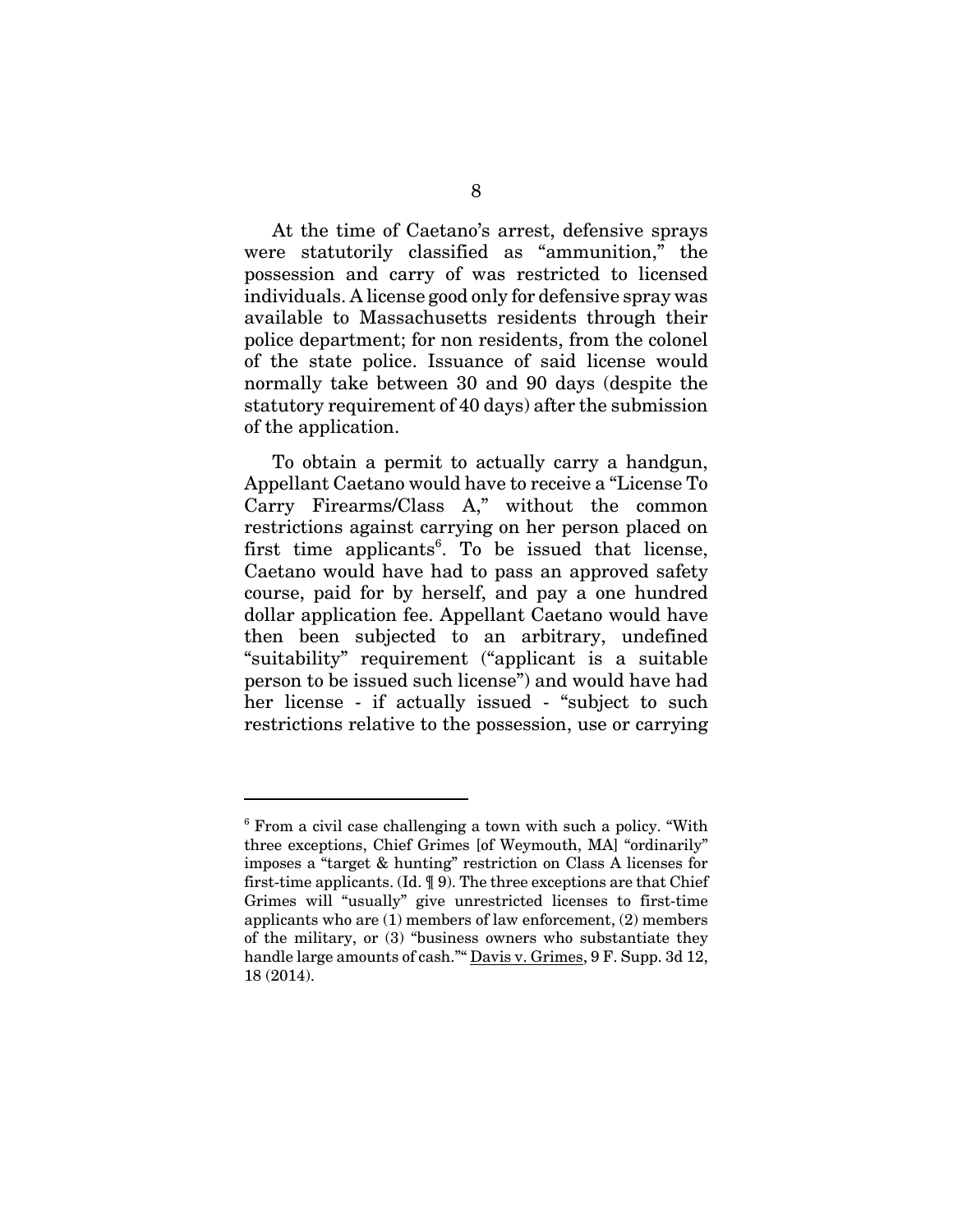of firearms as the licensing authority deems proper."7 At the time of this incident, the licensing process was taking three months or more.

Had Appellant Caetano acquired an LTC, she also would have been required to report all address changes "within 30 days of occurrence" to three authorities:

- 1. The authority which issued the LTC;
- 2. The authority for the municipality she moved to; and
- 3. The state Firearms Records Bureau.

The requirement is found in M.G.L. 140 §131, but that statute does not specify what address she could possibly use, as she had no fixed address at the time of the encounter with her abusive ex-boyfriend. It also does not state whether all changes within the 30 days were required to be reported, or simply any change that lasted more than 30 days $^8$ .

The absence of a fixed address is itself a bar to licensing, as most police departments demand utility bills, a driver's license, rental contracts, etc, even though they are not statutorily required, or on the state application.

 $7$  See M.G.L. c. 140, § 131.

<sup>&</sup>lt;sup>8</sup> Suspensions/revocations of LTCs do occur for the reason of failing to notify the licensing authorities of an address change. See Commonwealth vs. Phillips; MA Appeals Court docket #2014-P-1530 (2014). Mr. Philips was temporarily homeless and had his LTC suspended for failing to report his address change.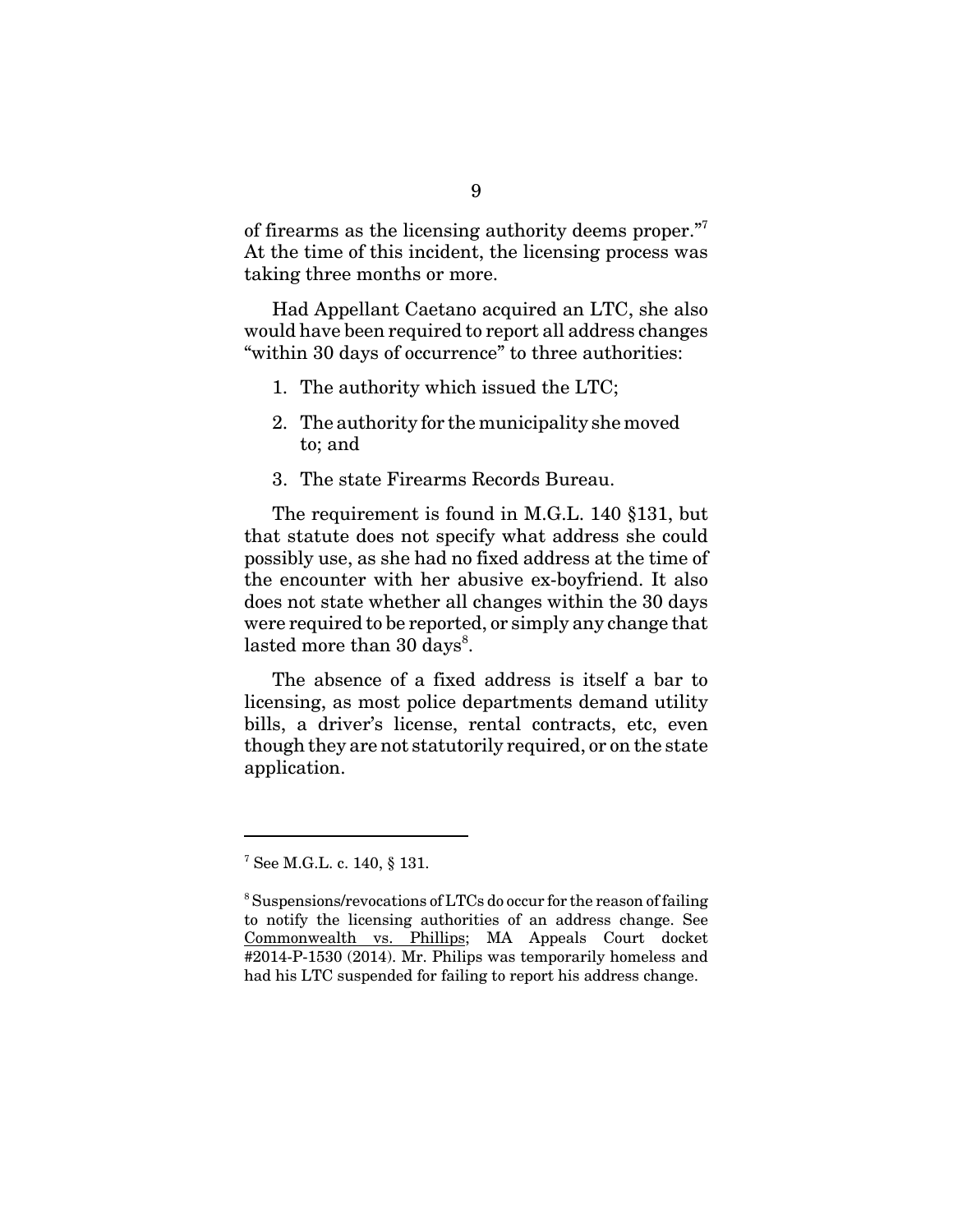The Supreme Judicial Court declared that Caetano had options other than to unlawfully possess for her own defense a stun gun; a device specifically designed to be non-lethal:

Barring any cause for disqualification the defendant could have applied for a license to carry a firearm. See G. L. c. 140, §§ 129B, 131 (c). In addition, again barring any disqualification, possession of mace or pepper spray for self-defense no longer requires a license. See G. L. c. 140, § 122D, inserted by St. 2014, c. 284, § 22.<sup>9</sup>

There are two clear errors of law in that assertion. First, the only license to carry a "firearm" under Massachusetts law is *the* License To Carry Firearms, issued under M.G.L. c. 140, § 131. The license issued under M.G.L. c. 140, § 129B is a mere Firearms Identification Card "FID", which, bizarrely, does not permit even owning "firearms" (which means "handguns" under Massachusetts  $law<sup>10</sup>$ , still less carrying them loaded in public. The only guns an FID Card authorizes possession of are non-"large capacity" long arms; hardly a viable means of self-defense outside the home. The court's inclusion of the FID Card as an means for Caetano to protect herself with a firearm outside her home is erroneous.

The court's second stated remedy available to Caetano was obtaining a "spray-only" FID Card. At the

<sup>&</sup>lt;sup>9</sup> Commonwealth v. Caetano, 470 Mass. 774, 783 (2015)

<sup>10</sup> See M.G.L. c. 140, § 121.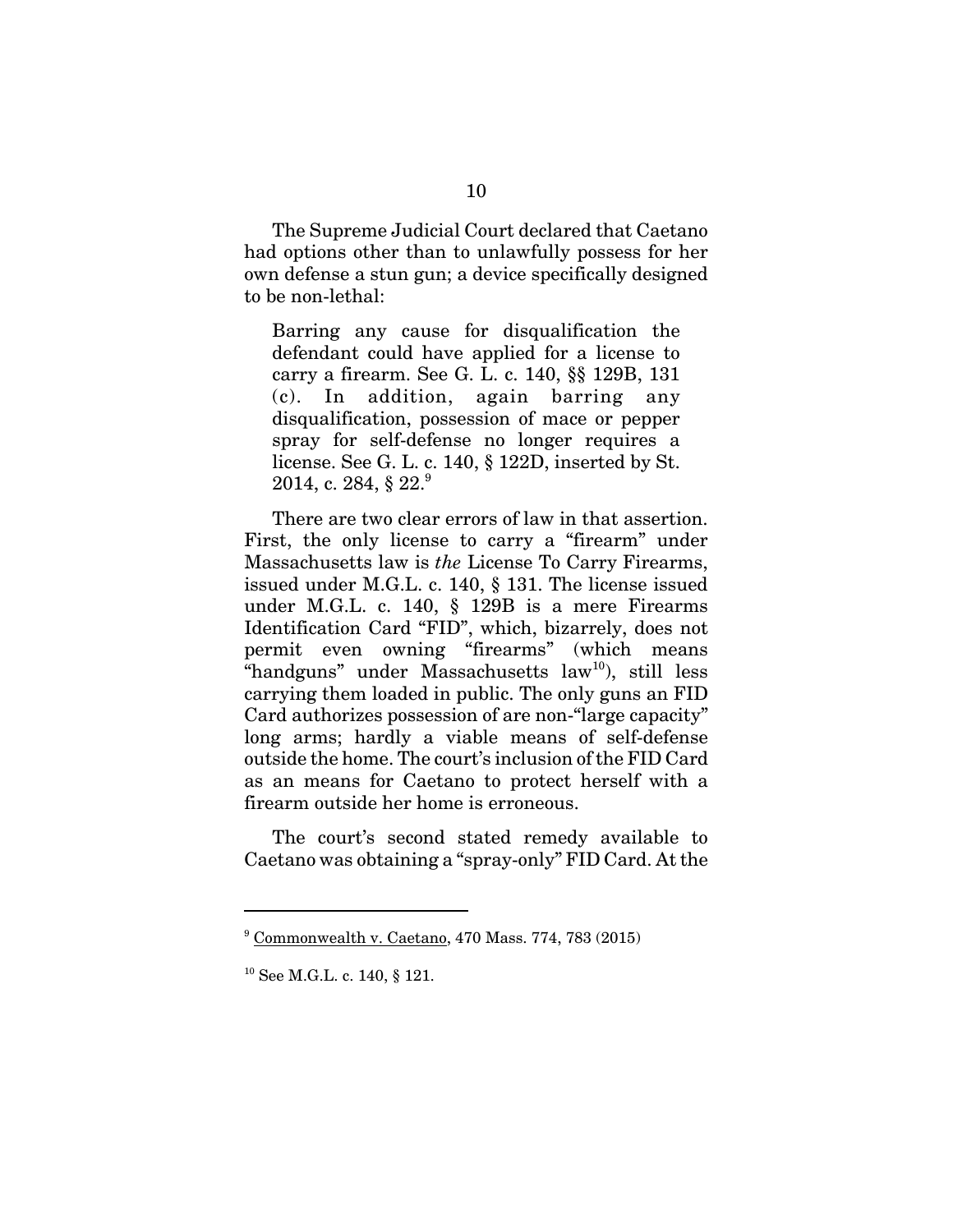time of her arrest and conviction, that card was required for sprays, and was "shall issue" for a fee of twenty-five dollars. It used the same application form and had the same requirements, but for the safety course, as that used for LTCs and full FID Cards.

To obtain either of the Supreme Judicial Court's stated available remedies, Caetano, a marginally employed, homeless woman, must:

- 1. Successfully complete an approved safety course, usually a \$75 to \$125 fee (not required for a Spray Only FID Card);
- 2. Be deemed to be a resident of MA by her licensing authority;
- 3. Pay another \$100 to file the license application; then
- 4. Be deemed suitable to be licensed to carry a gun by her licensing authority, if seeking an LTC, and;
- 5. Wait from one to four months to actually receive a license.

Moreover, as a first-time licensee, Caetano's LTC, if actually issued, would likely have been crippled by the "Target & Hunting" restriction commonly placed on first licenses. This would preclude her carrying a loaded firearm, which was the entire object of the exercise.

In general, applicants found unsuitable for a license to carry a firearm must bear the burden of proving they are otherwise suitable, subject to rational basis review and the Supreme Judicial Court has held there is no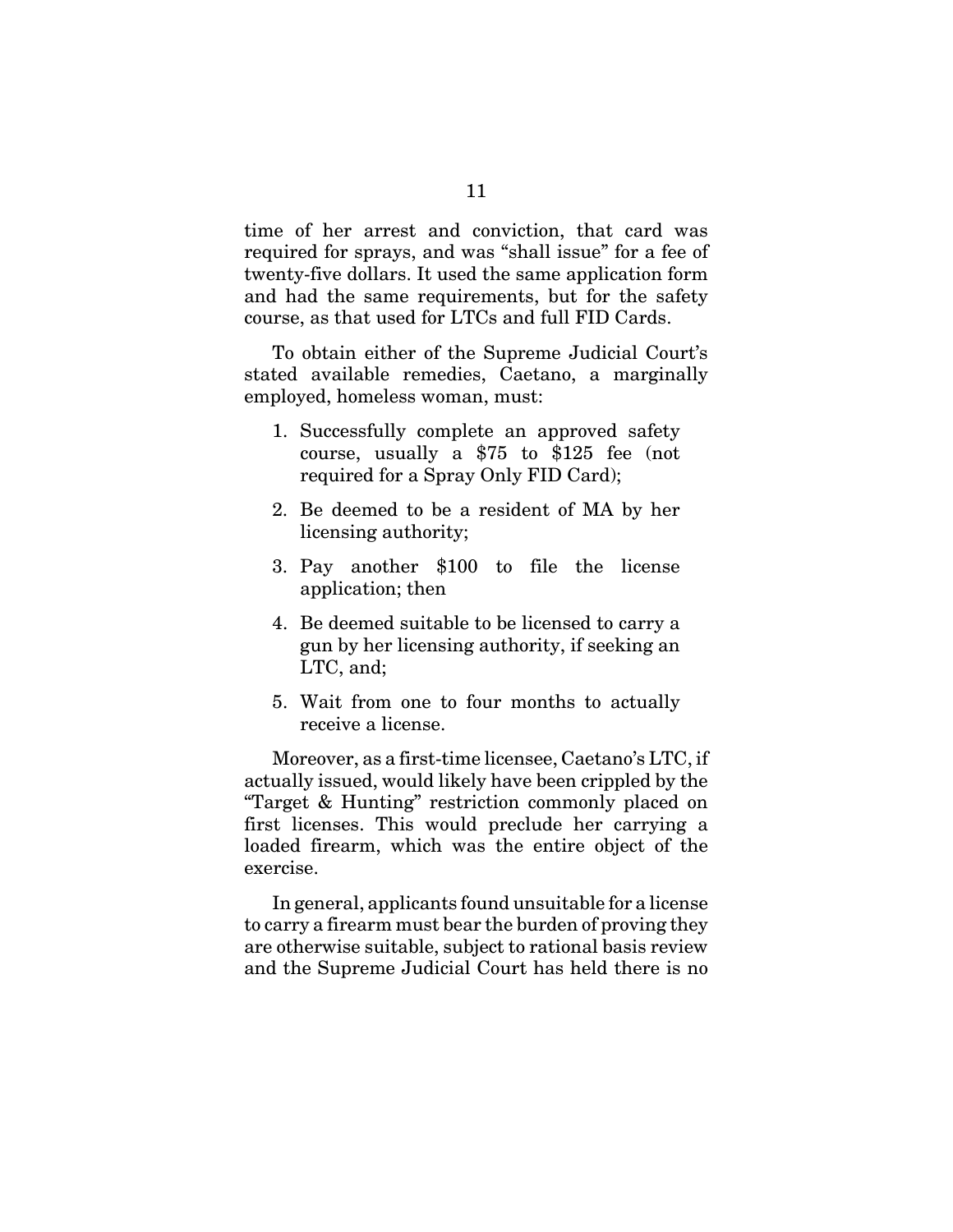Second Amendment right to carry a handgun concealed for the purposes of self-defense.<sup>11</sup>

The licensing authority has no duty to prove the "unsuitability" of an applicant the authority has denied. Quite the opposite; Massachusetts residents who wish to keep and carry arms bear the burden of proving "suitability" and a "good reason" to carry said  $\frac{1}{2}$ arm. $\frac{12}{1}$ 

Even after one satisfies all the formalities and meets all the requirements, Federal case law suggests that the even holding a license is no protection against arrest. The First Circuit has upheld that police seizure of one's firearm, despite holding a facially valid license to carry, is perfectly acceptable if the officer is unable to independently verify the validity of the license.<sup>13</sup>

As a result of her conviction for possessing a nonlethal means of defense against a proven threat, Appellant Caetano is prohibited from possessing even a defensive spray for five years; $14$  and prohibited for life from possessing any type of firearm for self-defense in

14 See M.G.L. c.140 § 122D.

 $11$  See Chief of Police of the City of Worcester v. Holden, 470 Mass. 845 (2015).

 $12$  See Commonwealth v. Humphries, 465 Mass. 762, 767 (2013); also, Commonwealth v. Farley, 64 Mass. App. Ct. 854, 857 (2005).

 $13$  Schubert v. City of Springfield, 589 F.3d 496 (1st Cir. Mass. 2009).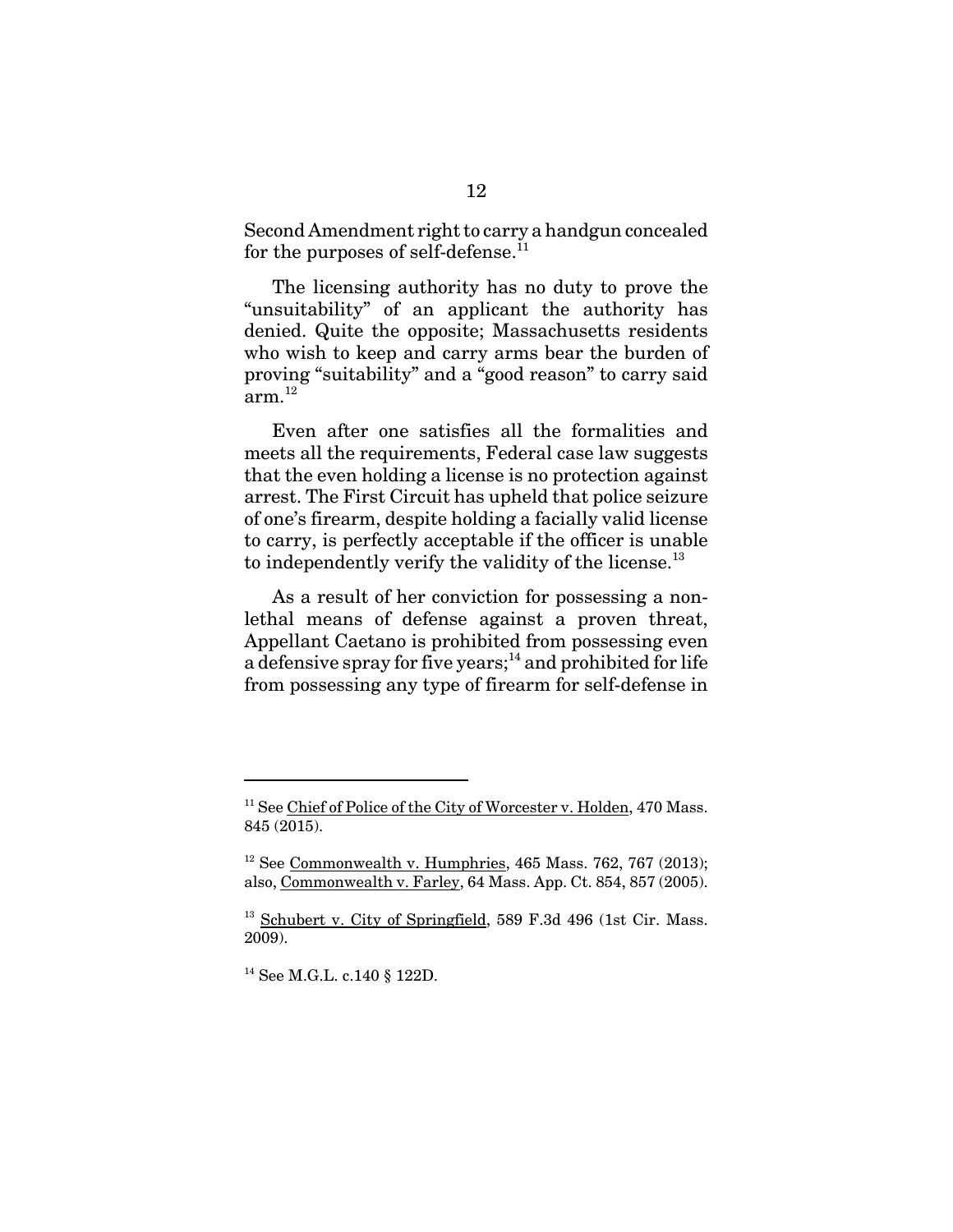the Commonwealth. $15$  The conviction triggers the lifetime Federal prohibition as well.<sup>16</sup>

## **C. The court below applied the wrong standard for Arms in Common use.**

The court below analyzed the constitutionality of M.G.L. c. 140, § 131J by first finding that all EDWs, including Caetano's stun gun, were dangerous and unusual arms which fell outside the ambit of Second Amendment protection:

The ban on the private possession of stun guns will not burden conduct that falls within the scope of the Second Amendment if a stun gun is a weapon not "in common use at the time" of enactment of the Second Amendment and would be dangerous per se at common law without another, primary use, i.e., as a tool. See *Heller*, 554 U.S. at 624-625, 627, quoting *Miller*, 307 U.S. at 179. For reasons that follow, there can be no doubt that a stun gun was not in common use at the time of enactment, and it is not the type of weapon that is eligible for Second Amendment protection. See *Heller*, supra at 622. 17

It also analyzed constitutionality by looking to the stun guns' "military adaptability":

<sup>15</sup> See M.G.L. c.140 § 131(d).

<sup>&</sup>lt;sup>16</sup> See 18 U.S.C. 922(g); also, Caron v. United States, 524 U.S. 308 (1998).

<sup>&</sup>lt;sup>17</sup> Commonwealth v. Caetano, 470 Mass. 774, 780-781 (2015)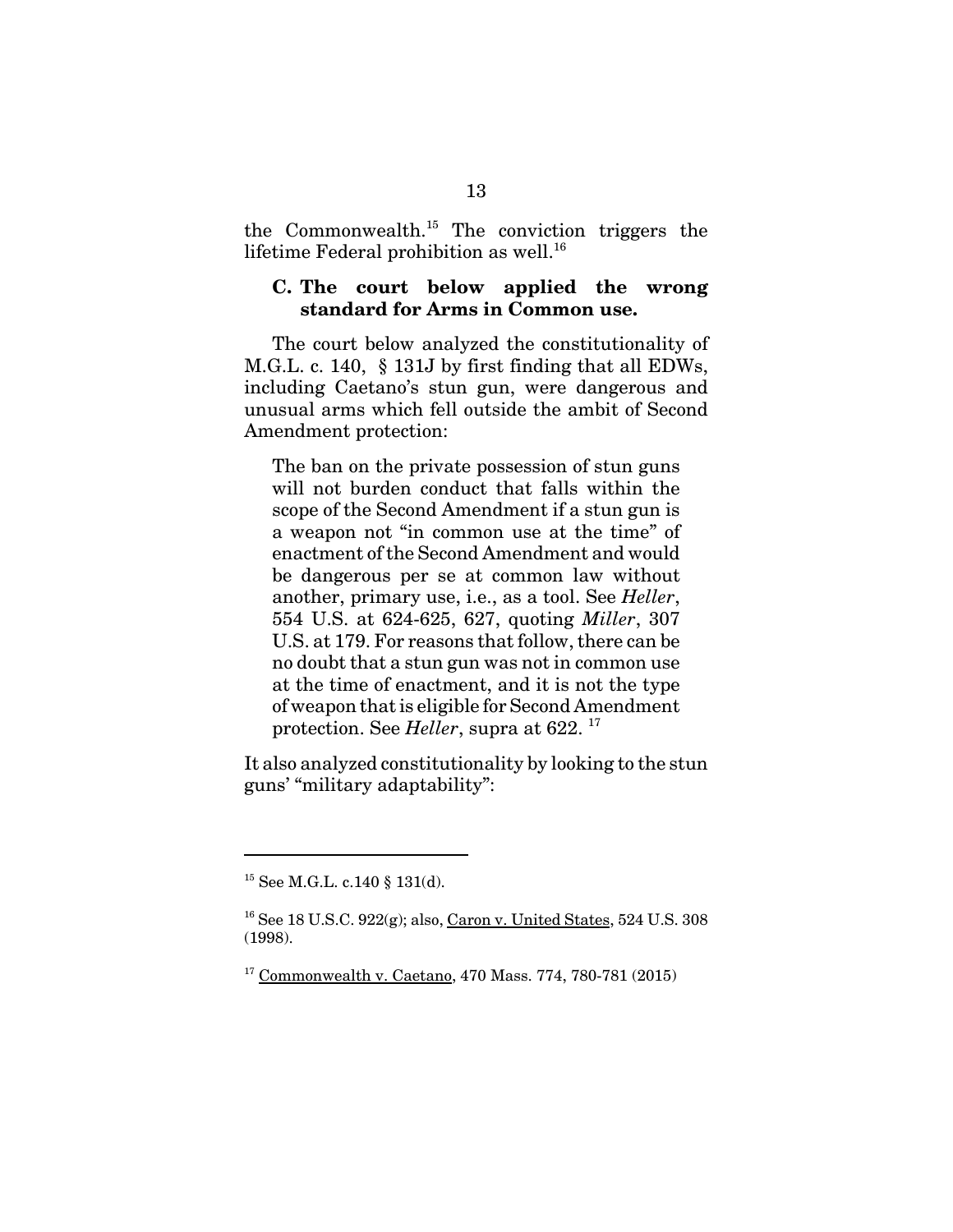Even were we to view stun guns through a contemporary lens for purposes of our analysis, there is nothing in the record to suggest that they are readily adaptable to use in the military. Indeed, the record indicates "they are ineffective for … hunting or target shooting."18

The **Heller** court noted that handguns were but one class of "weapons," and acknowledged that knives are also "arms." Both knives and guns are personal defense weapons; recognized as such by centuries of such use. Under that analysis, EDWs also constitute "arms;" moreover, they are specifically designed for personal defense. Under the same analysis which shows guns and knives are protected "arms," citizens correctly claim a right to "keep and bear" EDWs.

The Second Amendment has already been acknowledged by the *Heller* court to protect a spectrum or "class" of arms, including knives and handguns. The *Heller* court specifically applied it to modern handguns; repeating arms non-existent at the time of Ratification.

Just as the First Amendment embraces and protects new means of communication, and the Fourth Amendment protects against new technologies for intrusion and surveillance, the Second Amendment applies to new technologies. It necessarily follows that, *in pari materia*, the Second Amendment must be read to protects these new technologies; defensive sprays and Electronic Defense Weapons.

<sup>18</sup> *Id*. at p. 781.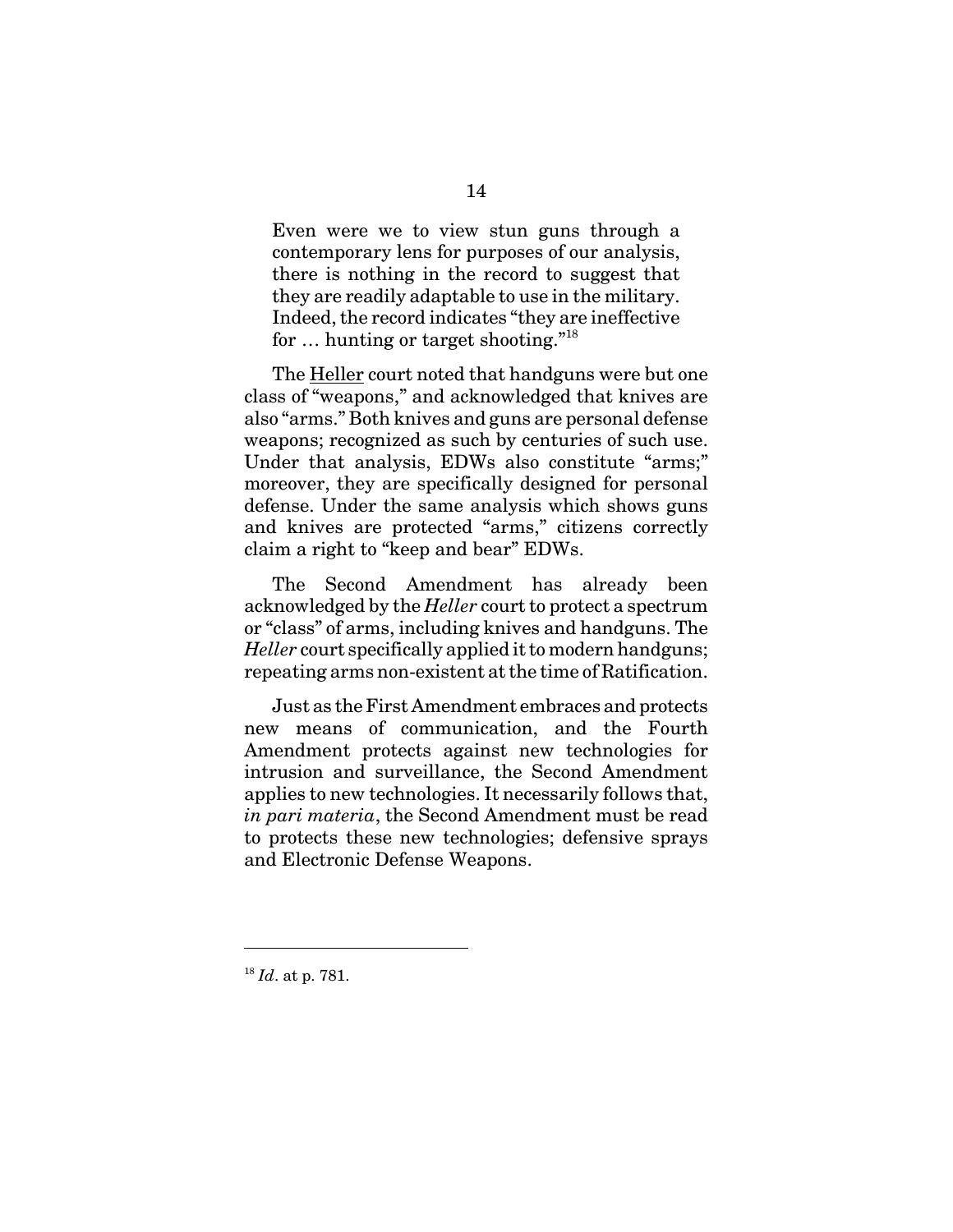### **II. THE NATURE AND PURPOSE OF AN ELECTRONIC DEFENSE WEAPON**

#### **A. EDWs Are Effective Self-Defense Arms.**

An Electronic Defensive Weapon (also known as Conducted Energy Weapon or Electronic Control Weapon) is an electronic device that stuns, incapacitates and/or causes significant sensations of pain to interrupt an impending attack. It uses high voltage, but low amperage, to ensure that the current needed to be effective can bridge the gap between the skin and the device's probes/contacts caused by clothing, but with no burns or likely permanent harm. When activated, the current is discharged from the stun gun in a series of very short pulses, each only milliseconds long; as opposed to a continuous discharge of current.

There are two types of Electronic Defense Weapons ("EDWs") available. The first is the traditional "stun gun," which requires direct contact with an attacker to apply the charge. The second is the "TASER" (the brand name coined by its creator); a projecting weapon using compressed gas to launch two barbed needles connected to the pistol-like launch unit via two separate thin wires. Stun guns are distinct from TASERs; the latter are distance weapons, as acknowledged by a Massachusetts court:

A TASER is "used for a gun that **fires** electrified darts to stun and immobilize a person," Merriam-Webster's Collegiate Dictionary 1279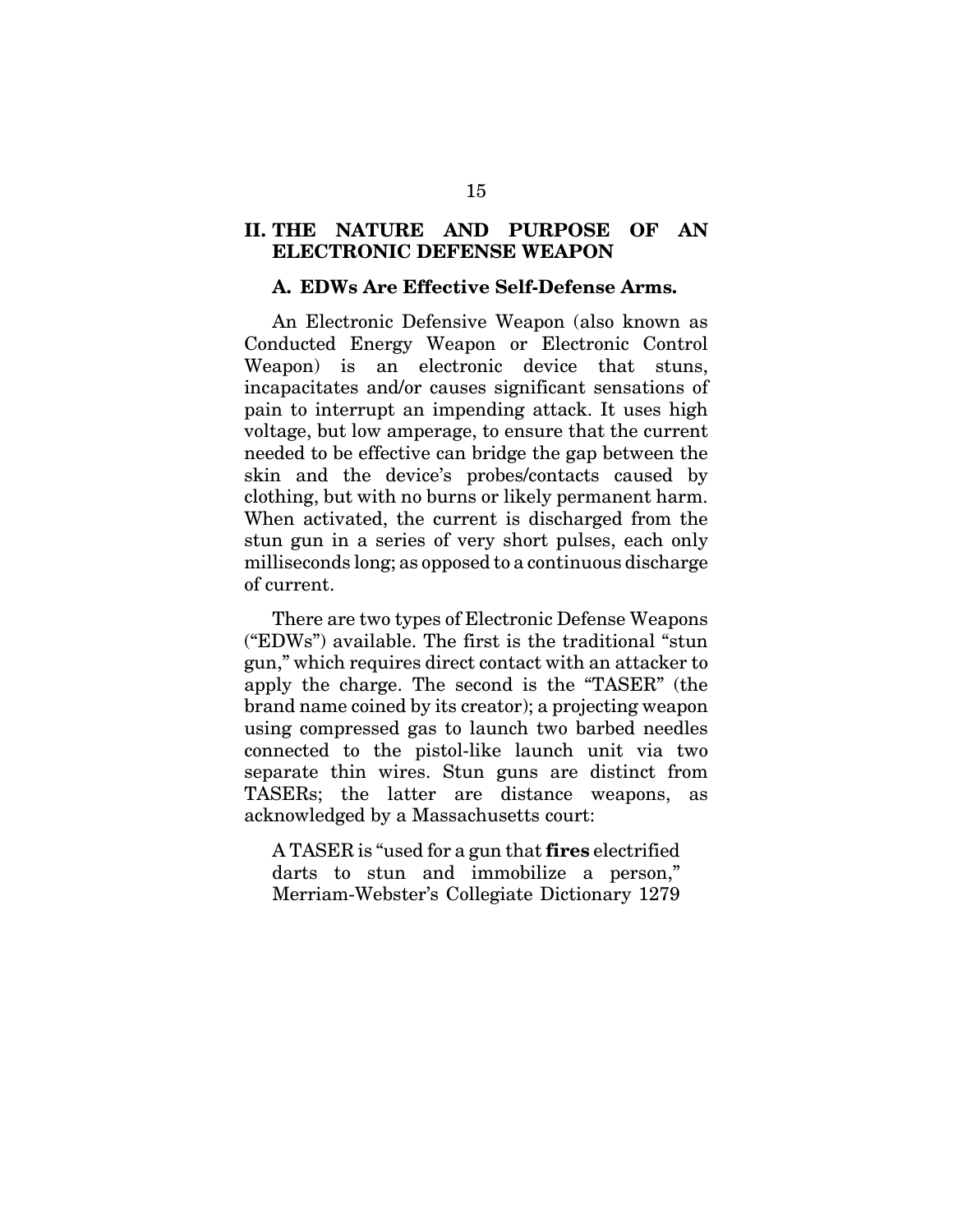## (11th ed. 2003), **and differs from the weapon at issue here** [a stun gun].<sup>19</sup>

The *Odimegwu* court further noted the temporary nature of the effects:

Not until the defendant opened the door on cross-examination by probing Westhaver's knowledge of the differences between TASERs and stun guns did the judge permit the prosecutor to elicit Westhaver's knowledge of the differences between TASERs and stun guns, and of **the fact that stun guns are designed to incapacitate temporarily**. *Id.* at fn. 4 (**bold** added).

Both types of EDW, when activated, cause significant, but temporary, sensations of pain and localized neuromuscular disruption; i.e. the attacker losses muscle control around the area where the contacts are placed. The significant differences between a stun gun and a TASER is that the former is far more compact and requires contact with the attacker to work. The TASER is larger because it requires a launcher, making it a "stand-off" or distance weapon.20 Appellant Caetano possessed a simple stun gun that required physical contact with her attacker, as indicated by Appellant's lower court brief at page 4.

Electronic Defensive Weapons are categorized as "non-lethal" arms. While a death is possible from a

<sup>19</sup> Com. v. Godwin Odimegwu, 08-P-1911 (2009) at fn. 2 (**bold** added).

 $20$  See People v. Yanna, 297 Mich. App. 137.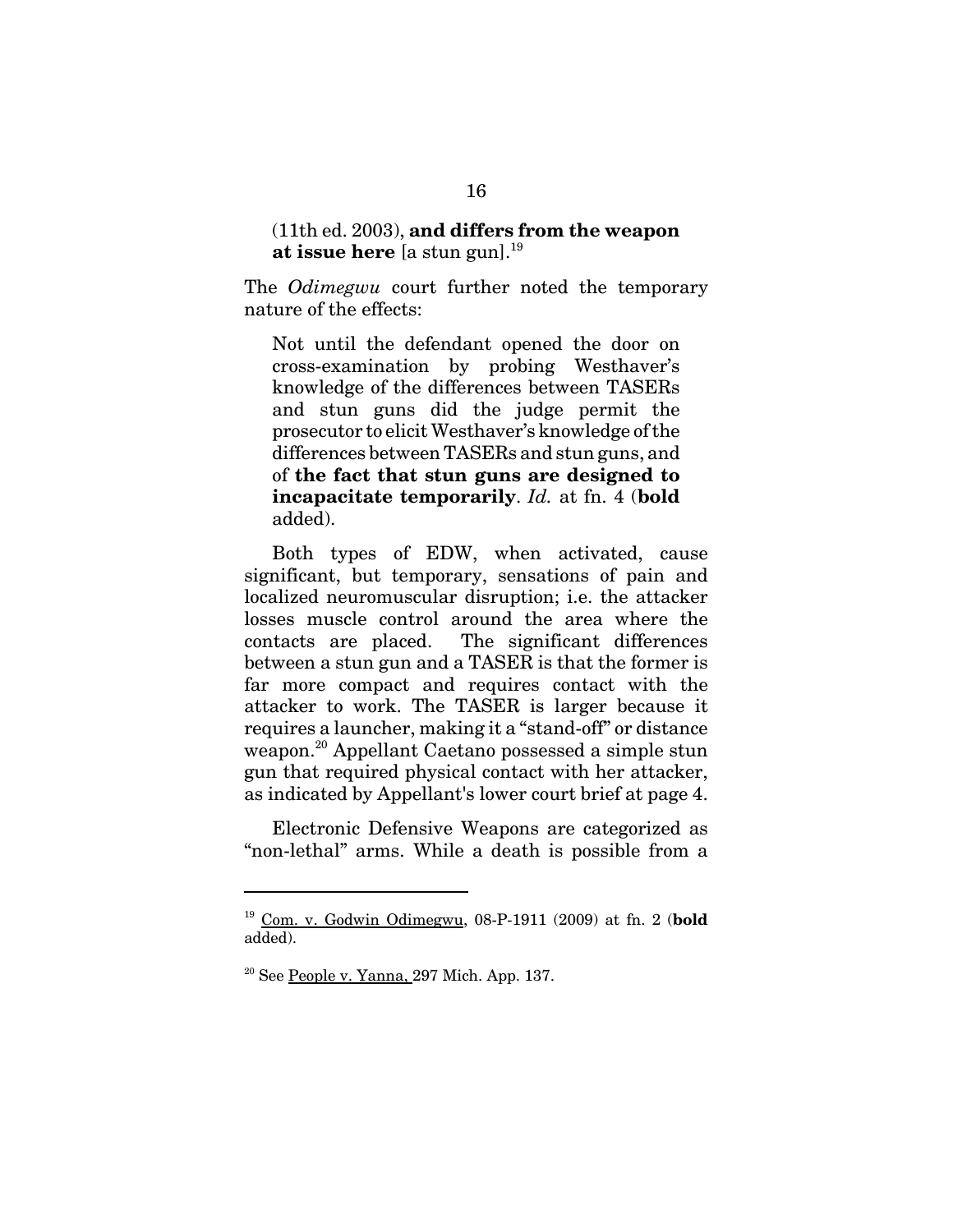stun gun or TASER discharge, that is not the result they are designed for. For that reason, such incidents are uncommon, and usually involve those with preexisting medical conditions.

TASER International routinely demonstrates the TASER on willing participants at trade shows and other events, $^{21}$  as well as its own employees. $^{22}$  Police recruits are also shocked as part of their training<sup>23</sup> in order to familiarize them with the effects of EDW use. This training protocol for law enforcement is on par with that employed for pepper spray use, $^{24}$  and for the same reason: familiarization with the effects.

Alternate non-lethal weapons, such as batons and billies, require impact, which causes more trauma; mace and pepper spray cause significant visual and respiratory distress and for a longer duration, with resulting possible trauma. This places EDWs at the

<sup>&</sup>lt;sup>21</sup> For an example, see https://www.youtube.com/watch?v= zxEuImiNoTc sec37-40. (last visited Oct. 15, 2014).

<sup>22</sup> http://www.TASER.com/about-TASER "As a measure of this commitment, TASER employees regularly undergo voluntary exposures with our various TASER CEWs. This includes our founders: Rick Smith, CEO and his brother Tom Smith, former Chairman of the Board." (last visited Oct. 15, 2014)

 $23$  (https://www.youtube.com/watch?v=MP9GHluE9ao, https://www.youtube.com/watch?v=J4WAsxTRJRw, https://www.youtube.com/watch?v=8Ev-jroGy6U, https://www.youtube.com/watch?v=AUquJQ\_OgeE (last visited Oct. 15, 2014)

 $^{24}$ https://www.youtube.com/watch?v=TQqY-4MYwQc (last visited Oct. 15, 2014)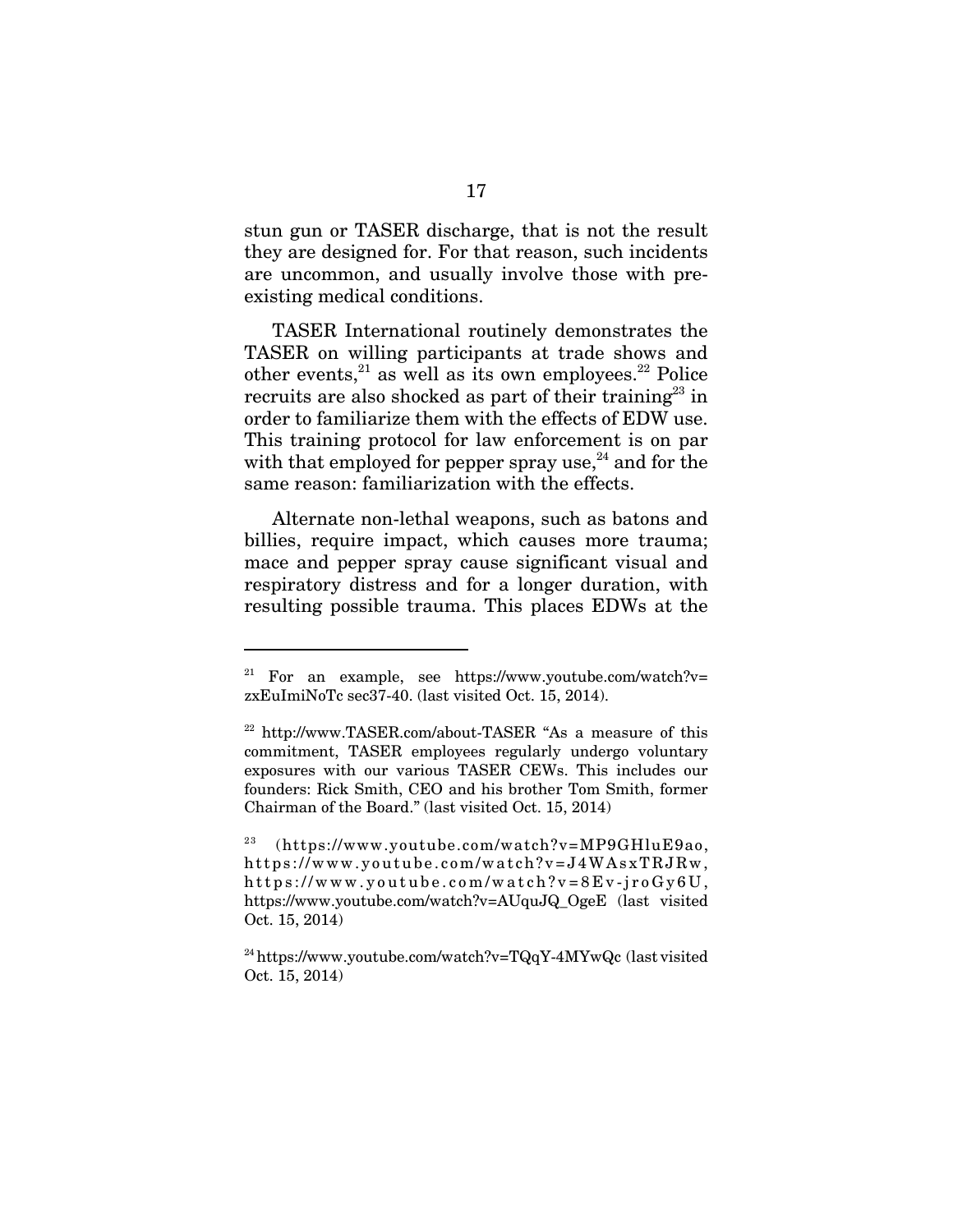very low-harm, low-risk end of the trauma spectrum. Appellant Caetano possessed such a simple stun gun.

The United States Department of Justice publishes guidelines<sup>25</sup> on the use of EDWs, the primary guiding principle of which is that they be considered less lethal. Although the guidelines are directed primarily at law enforcement, the document indicates that Electronic Defense Weapons commonly used fall on the Use of Force Continuum between manual holds and deadly  $force<sup>26</sup>$ 

The use of these devices as pain compliance tools in a law-enforcement manner by the average citizen is unlikely; citizens use them for self-defense. The issues found in police use of EDW's are uncommon and implausible in a self-defense situation. The victims usually flee once the attackers have been neutralized, allowing the victim to escape.

#### **B. EDWs Are Effective Self-Defense Arms.**

Citizens who take self-defense seriously want to defend themselves, and those around them whom they care for, from bodily injury safely and effectively. They do not act maliciously, or in any way to intentionally harm others. Self-defense is the fundamental instinct to survive unwanted violent altercations unscathed if they can't be avoided. Their lack of lethality, yet efficacy, makes EDWs desirable as an effective defense tool, just as defensive sprays are. It also puts them in

<sup>25</sup> http://cops.usdoj.gov/Publications/e021111339-PERF-ECWGb. pdf (last visited Oct. 15, 2014)

 $26$  Id. at p. 26.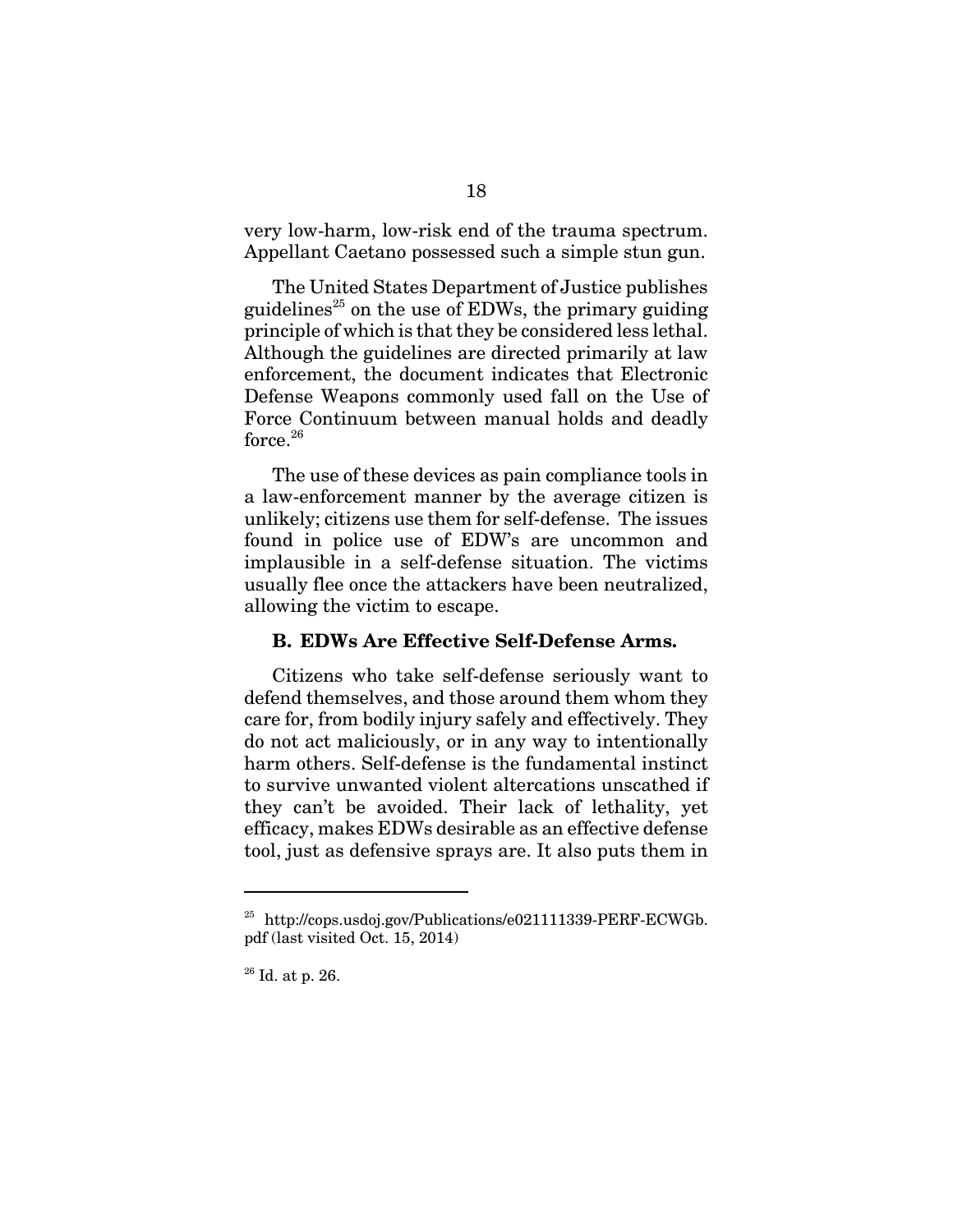the category of defensive arms that firearms and knives are. As such, stun guns are entitled to the same Second Amendment recognition and protection as those self-defense tools are.

This case presents as its core issue the difference in how sprays are favored under Massachusetts law, yet which criminalizes the electronic equivalent. The use of force principles for self-defense are well known and apply to non-lethal and lethal defensive tools alike; a) a reasonable belief that one is under attack or about to be, b) that the person so believing did what was reasonable to avoid the physical conflict, and c) that force was met with reasonable force.<sup>27</sup> Those rules do not change simply because the means of self-defense are electronic, rather than chemical or ballistic.

In her brief, Appellant Caetano described having previously been beaten so badly that she ended up in the hospital.<sup>28</sup> Appellant was well aware of her former partner's propensity to violence firsthand, including, as noted in another case, his "...specific violent acts or reputation for violence…[and] had a reasonable apprehension for [her] safety." Appellant's brief also cites multiple restraining orders and refers to incidents when the Appellant's former partner repeatedly violated those orders ("she described how J.A. would continually appear at her workplace to threaten and harass her").  $29$ 

 $27$  See Model Jury Instruction 9.260, 2009 Ed.

 $^{28}$  Appellant's lower court (Supreme Judicial Court) Brief at pg. 5.

<sup>&</sup>lt;sup>29</sup> Allen v. United States, 150 U.S. 551, 561 (1893).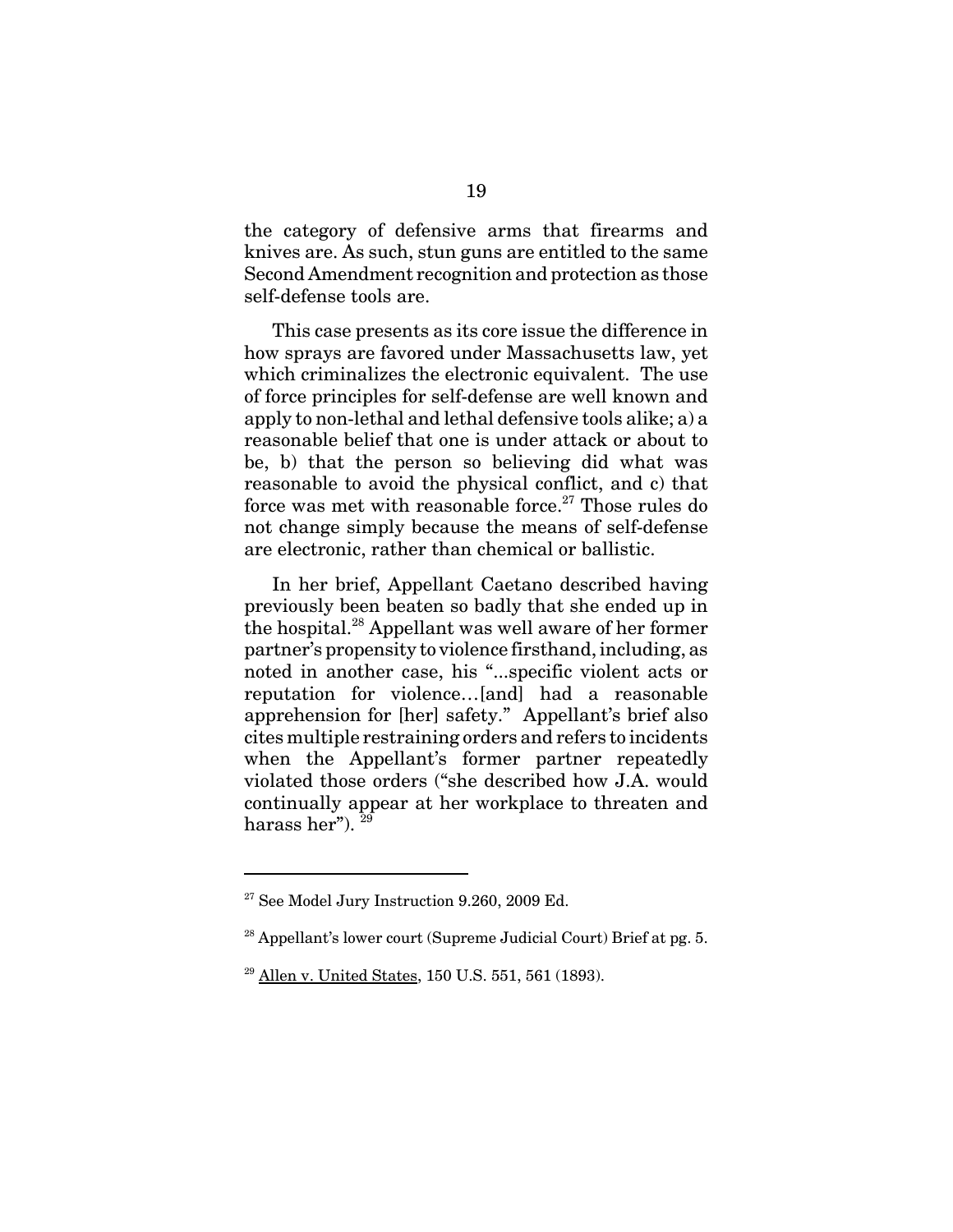Caetano's former partner precipitated the incident creating the case at bar. Her restraining order was, again, useless at stopping the abuse. Appellant's threatened use of her stun gun did:

I said, 'I'm not gonna take this anymore. Somebody gave me this and I don't wanna have do it to you, but if you don't leave me alone, I'm gonna have to.' And he ended up leaving. I guess, got scared and left me alone.<sup>30</sup>

The paper wall of multiple domestic restraining orders did not stop Caetano's attacker; neither did criminal charges, a phone call to 911, or Caetano's coworkers. Appellant Caetano's stun gun, a tool - an "arm" - specifically designed for non-lethal self-defense did. It allowed Caetano to quickly halt an immediate, violent threat to her. Nothing protects a diminutive woman in the face of a raging attacker more than the evident ability to defend herself. Stun guns, an effective, non-lethal tool legal in most states,<sup>31</sup> but criminalized in Massachusetts, provide that empowerment and protection.

Attackers have tactical superiority; surprise and, usually, a force superior to their unarmed victim. The victims of criminals have no such advantages, and "...detached reflection cannot be demanded in the presence of an uplifted knife."32

<sup>30</sup> Appellant's SJC Brief, pg. 6

 $31$  See both Commonwealth's Brief at 26 and Defendant's Brief at 12.

<sup>32</sup> Brown v. United States, 256 U.S. 335, 343 (1921).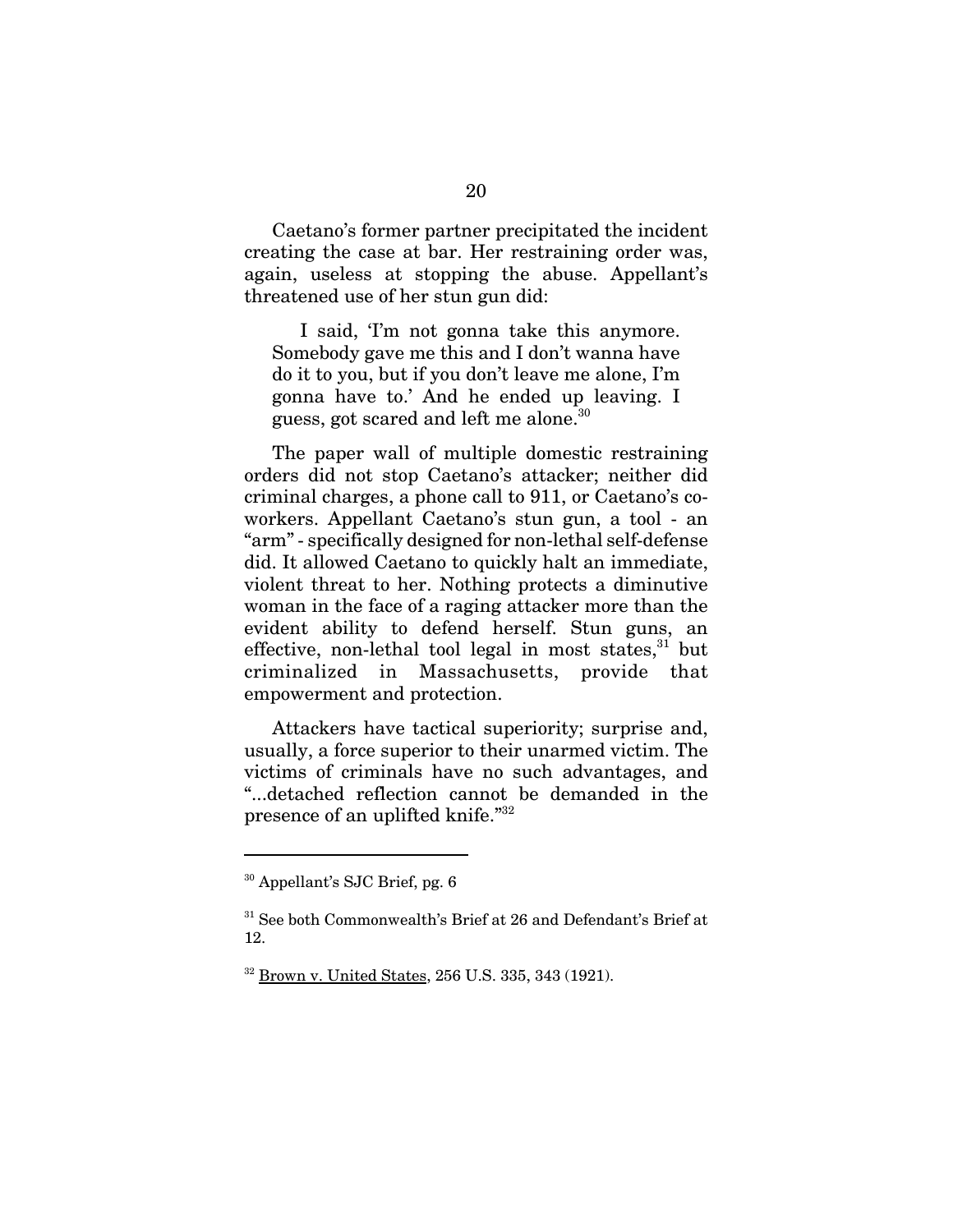The law acknowledges exigent circumstances do not permit leisurely reflection, and does not demand a person facing an attacker; "must be regarded as exercising the deliberation of a judge in passing upon the law and of a jury in passing upon the facts, in arriving at a determination as to the existence of the danger and the necessity of using the particular means to avert it.<sup>33</sup>

The law requires only that the victim of an attack reasonably react as circumstances permit, and make a reasonable response to the threat as perceived, including the reasonable level of force to end the assault in the circumstances. Caetano's use of her nonlethal stun gun against a violent attacker whose previous beatings had required her hospitalization, was clearly necessary and eminently reasonable under the circumstances. That no further harm was done, to her, her attacker or society in general, is also in keeping with public policy.

Had she used a defensive spray, there would have been no charges. Because she used an electronic equivalent, she was criminally charged. That speaks volumes about the legitimacy of the statute under which she was charged. It also documents the appropriateness of EDWs as modern "arms" for selfdefense, as the Yanna court so found.

<sup>33</sup> People v. Yanna, 824 N.W.2d 241 (2012).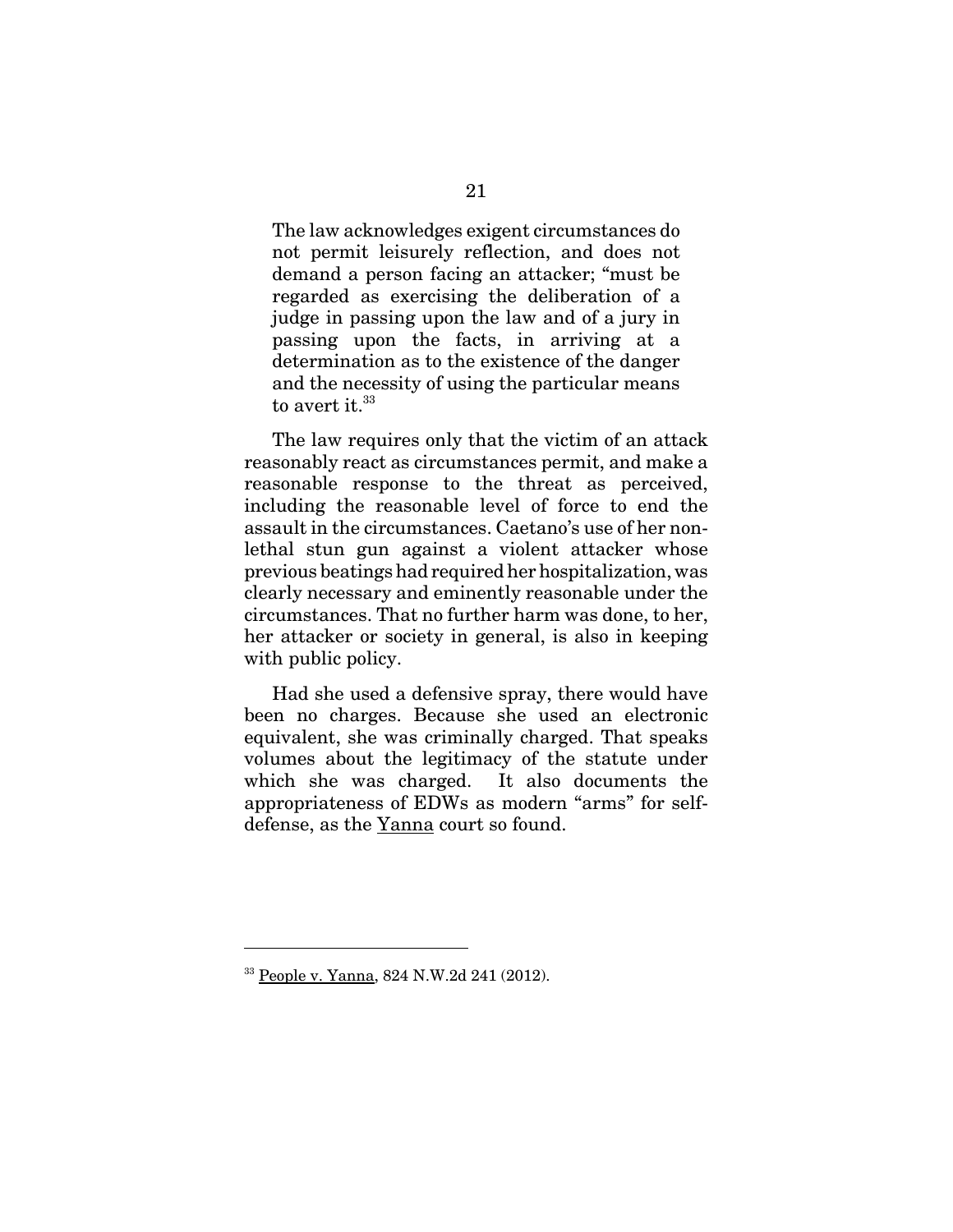#### **CONCLUSION**

*Amicus* Comm2A asserts the Second Amendment's recognition of the "right of the people to keep and bear arms" is not limited to firearms, but encompasses a range of personal defensive weapons. In the case at bar, it is the class of personal defense arms known as "Electronic Defense Weapons" or EDWs.

Such weapons as pistols, knives, swords, etc., were common when the Constitution was written and ratified. The Second Amendment was conceived when these defensive arms were commonly carried, and there is no reason to believe they were not protected by the Constitution. Indeed, the Commonwealth of Massachusetts only began to ban the carrying personal defense weapons in 1906. Until then, criminal charges for the carrying weapons was interpreted per the *Sir John Knight's* case interpretation of the Statute of Northampton.

The Second Amendment has already been acknowledged by the Heller court to protect a spectrum or "class" of arms, including knives and handguns. The Heller court specifically applied it to modern handguns; repeating arms non-existent at the time of Ratification. Applying the same legal analysis by which the First and Fourth Amendments were found to apply to, and protect, new technologies, the Second Amendment also applies to, and protects, them. That means it protects not just repeating firearms, but defensive sprays and Electronic Defense Weapons.

Second Amendment protects the individual right to carry a weapon in case of dangerous confrontation. The statute case at bar, M.G.L. c. 140, § 131J, criminalizes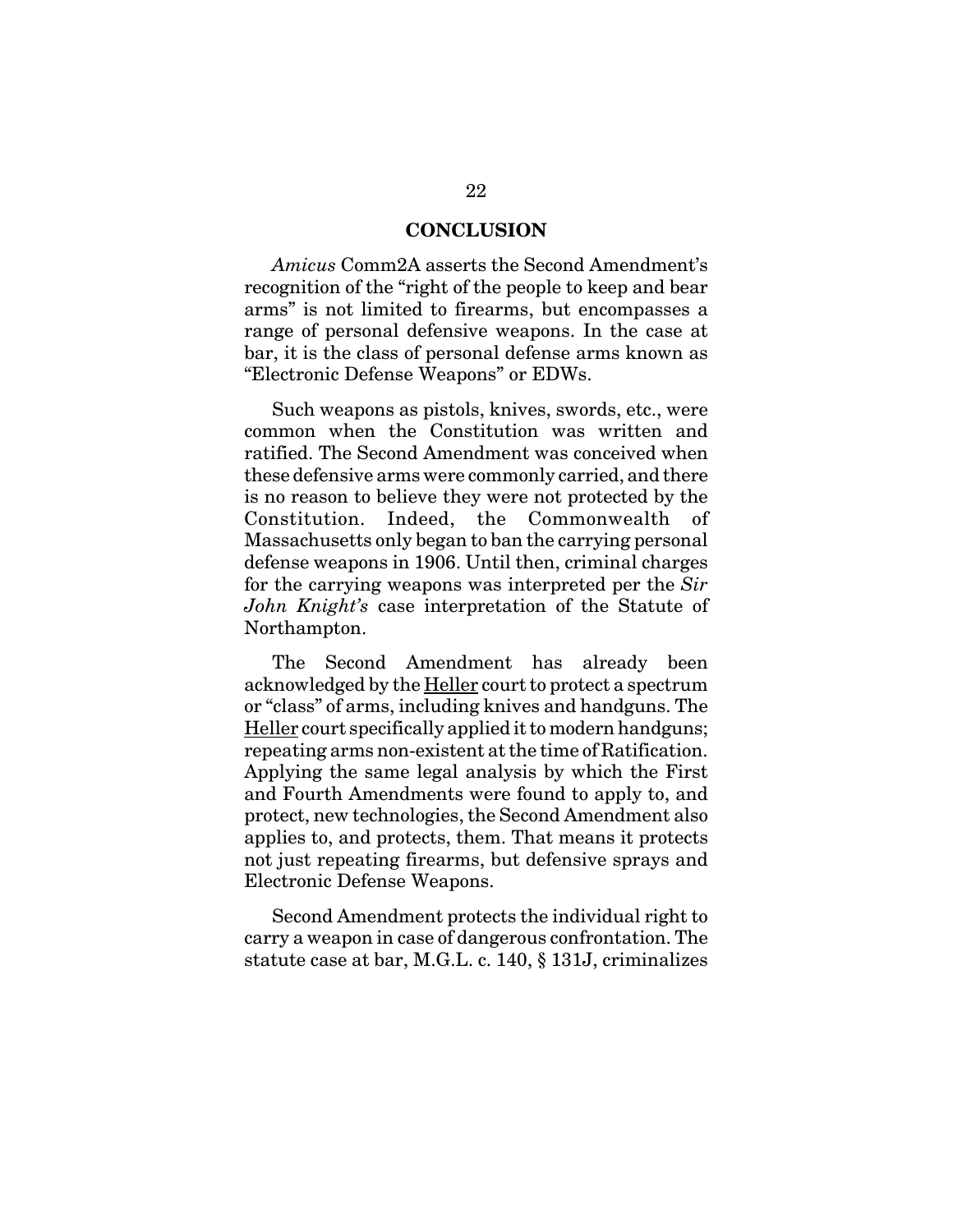not just carrying EDWs, but even possessing them in one's home. This infringement of a fundamental right is subject to the same heightened scrutiny as laws restricting or prohibiting firearms are.

The statute criminalizes possessing EDWs, which are in *pari materia* with those "arms" already recognized and permitted to be both owned, and carried outside the home. This statute is subject to the same heightened scrutiny as other laws which prohibit or otherwise restrict the fundamental right to "bear arms" are.

The statute fails under that standard of review. A state which acknowledges the right to use deadly force in self-defense cannot argue that a non-lethal EDW is "dangerous and unusual;" still less that, where pepper spray is now sold over the counter, an EDW is not an "arm" suitable for self-defense. Denying people access to a proven, *non*-lethal means of self-defense serves no rational purpose; rather, it forces a choice between deadly force and defenselessness. The statute also violates the fundamental right to "bear arms."

Based upon the above analysis, *amicus* Comm2A argues that this law, M.G.L. c. 140, § 131J, is unconstitutional, both as written and as applied.